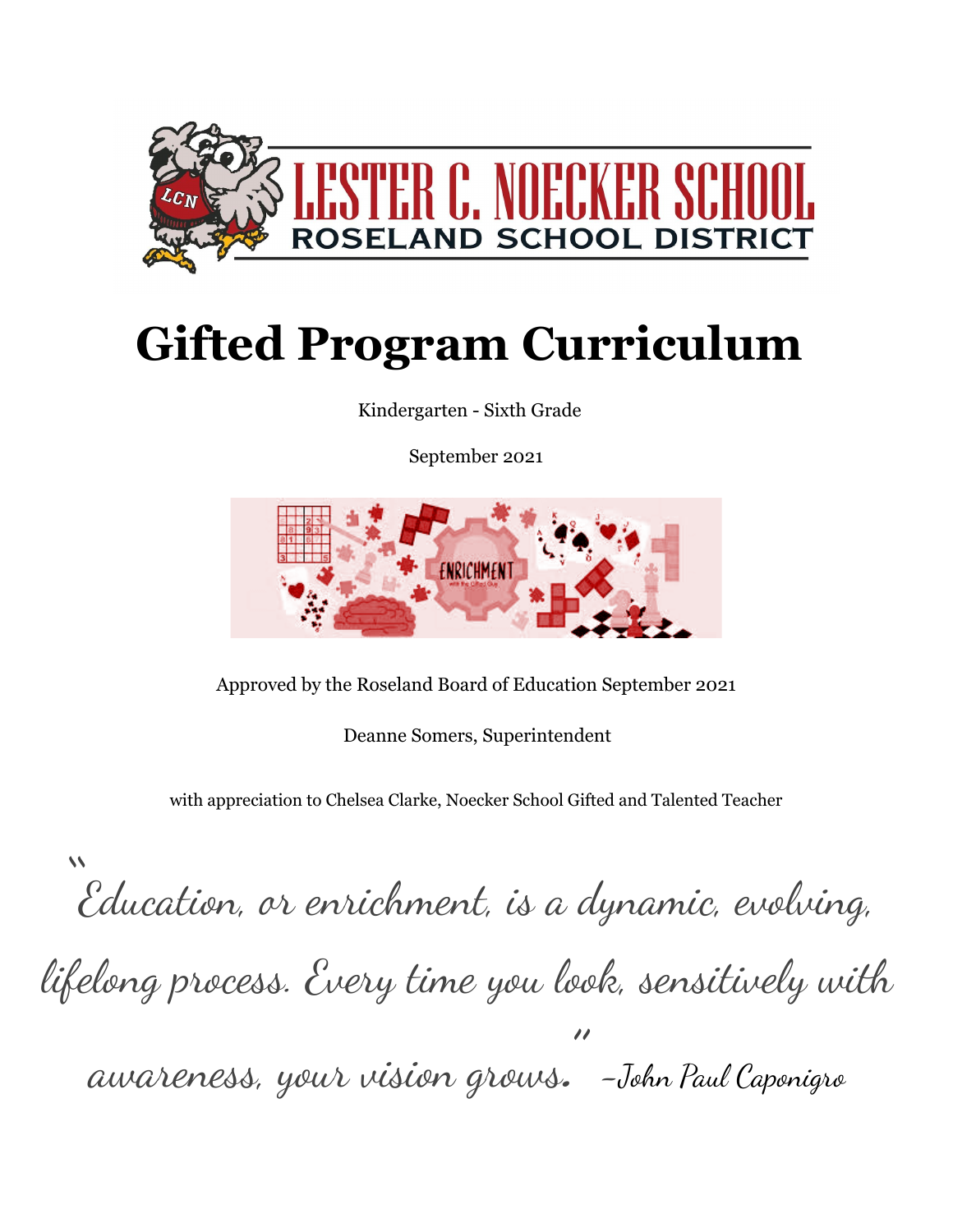## *Educators play an important role in the lives of gifted children and their families. Their primary job is to help gifted children develop their intellectual and academic potential in collaboration with the child's parents.*

*Teaching gifted children is both exciting and challenging. Research shows that teachers encounter wide ranges of knowledge, skills, and abilities within their classrooms. Teachers must have the skills to differentiate their instruction to help children across the achievement spectrum to learn and grow every day.*

*Teaching gifted children may require special strategies like acceleration, flexible ability grouping, and specialized pull-out programming.*

*All teachers should be able to:*

- *1. recognize the learning differences, developmental milestones, and cognitive/affective characteristics of gifted and talented students, including those from diverse cultural and linguistic backgrounds, and identify their related academic and social-emotional needs;*
- *2. design appropriate learning and performance modifications for individuals with gifts and talents that enhance creativity, acceleration, depth and complexity in academic subject matter and specialized domains; and*
- *3. select, adapt, and use a repertoire of evidence-based instructional strategies to advance the learning of gifted and talented students.*

*from the National Association for Gifted Children* [\(www.nagc.org\)](http://www.nagc.org/)

More information about gifted education and best practices can also be found through [www.hoagiesgifted.org](http://www.hoagiesgifted.org/) and <http://ncrge.uconn.edu/>

### **OUR GOALS** are to:

- Promote creative and critical thinking and problem solving
- Embed differentiated strategies for learning
- Facilitate rich and novel opportunities for learning
- Inspire, challenge, and enrich across curricula
- Support high-achieving students' academic, socio-emotional, and personal growth

#### **DIFFERENTIATION**

In the Roseland School District, gifted students receive services within heterogeneous settings, in-class enrichment models, and within pull-out homogeneous peer groups. In the heterogeneous, general education classroom, teachers utilize flexible grouping, the NJSLS serve as benchmarks for what all students should know and as a jumping off point for differentiation. Gifted students may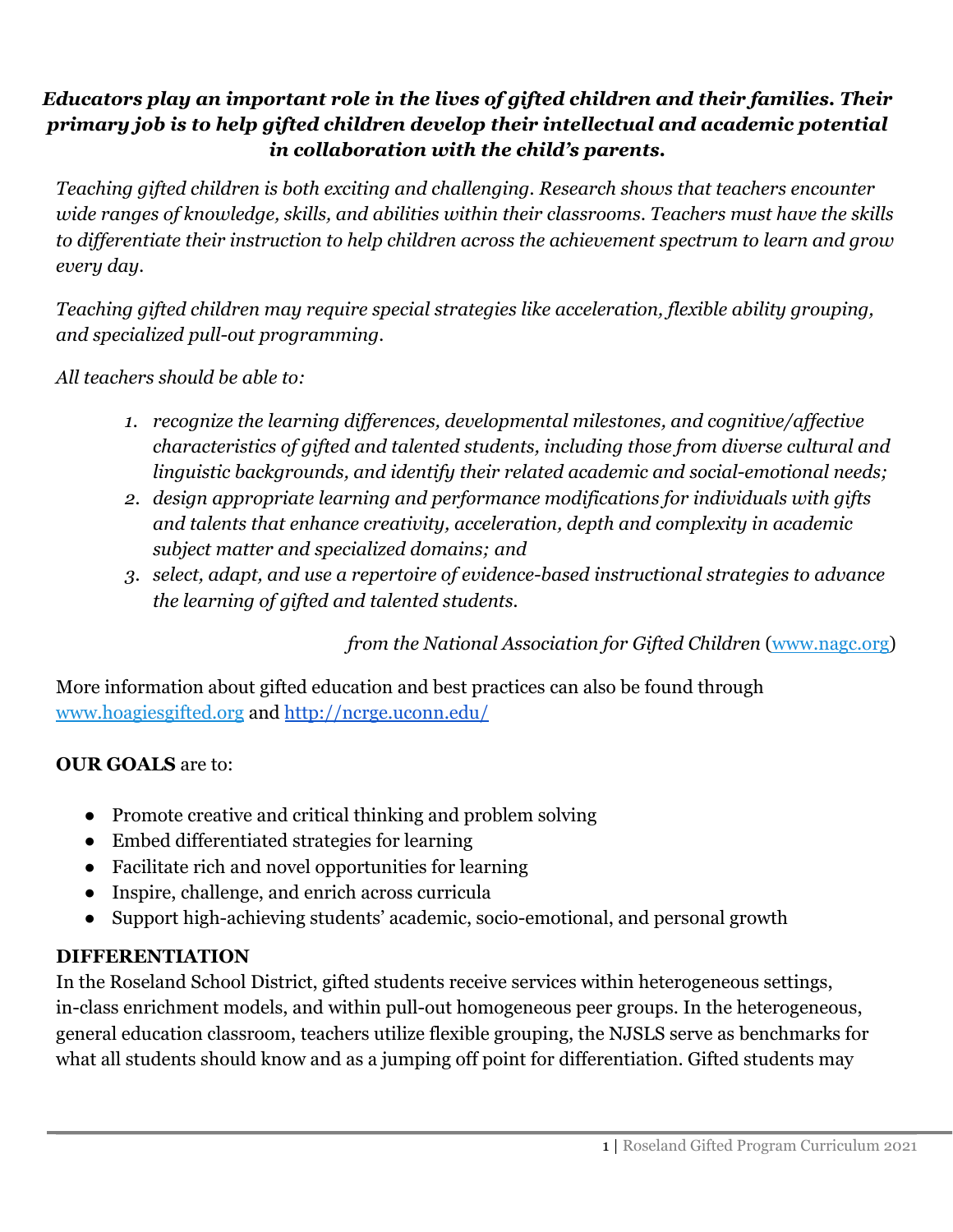show mastery of content standards much sooner than other learners, thus teachers differentiate and modify learning experiences for these students.

To address the curricular needs of gifted and high-potential students, teachers can differentiate curriculum through posing progressively more complex issues, adjustment of texts according to each student's reading level and interest, modification of mathematical processes according to those previously mastered, and pace of instruction. While the NJSLS provide indicators of general levels of performance for all students, teachers will need to modify learning so that gifted learners are provided appropriately challenging, stimulating experiences throughout the instructional day for continued progress.

In cluster-grouped classrooms, teachers use standards as a basis for pre-assessment of where students are performing, and adjust grouping according to students' abilities, interests, and strengths with respect to literacy or Mathematics. Teachers can group high-ability students flexibly throughout the school day to allow students the opportunity to regularly engage with peers of similar abilities and interests according to individual literacy or mathematical skills and standards.

## **SAMPLE DIFFERENTIATION STRATEGIES**

- Use of higher level questioning techniques
- Assessments that require higher level thinking/application
- Appropriately leveled resources
- Increased production in writing assignments
- Small group instruction/strategy groups
- Student directed learning/independent studies
- STEAM activities related to the unit of study
- Inquiry based project opportunities
- Opportunities to apply understanding of concepts in novel ways
- Hybrid (multiple grade level) units
- Self-pacing/individual goals
- Allow team-teaching opportunities and collaboration

## **[NATIONAL STANDARDS IN GIFTED AND TALENTED EDUCATION](http://www.nagc.org/resources-publications/resources/national-standards-gifted-and-talented-education/pre-k-grade-12)**

#### STANDARD 1: LEARNING AND DEVELOPMENT

Educators understand the variations in learning and development in cognitive, affective, and psychosocial areas between and among individuals with gifts and talents, creating learning environments that encourage awareness and understanding of interest, strengths, and needs; cognitive growth, social and emotional, and psychosocial skill development in school, home, and community settings.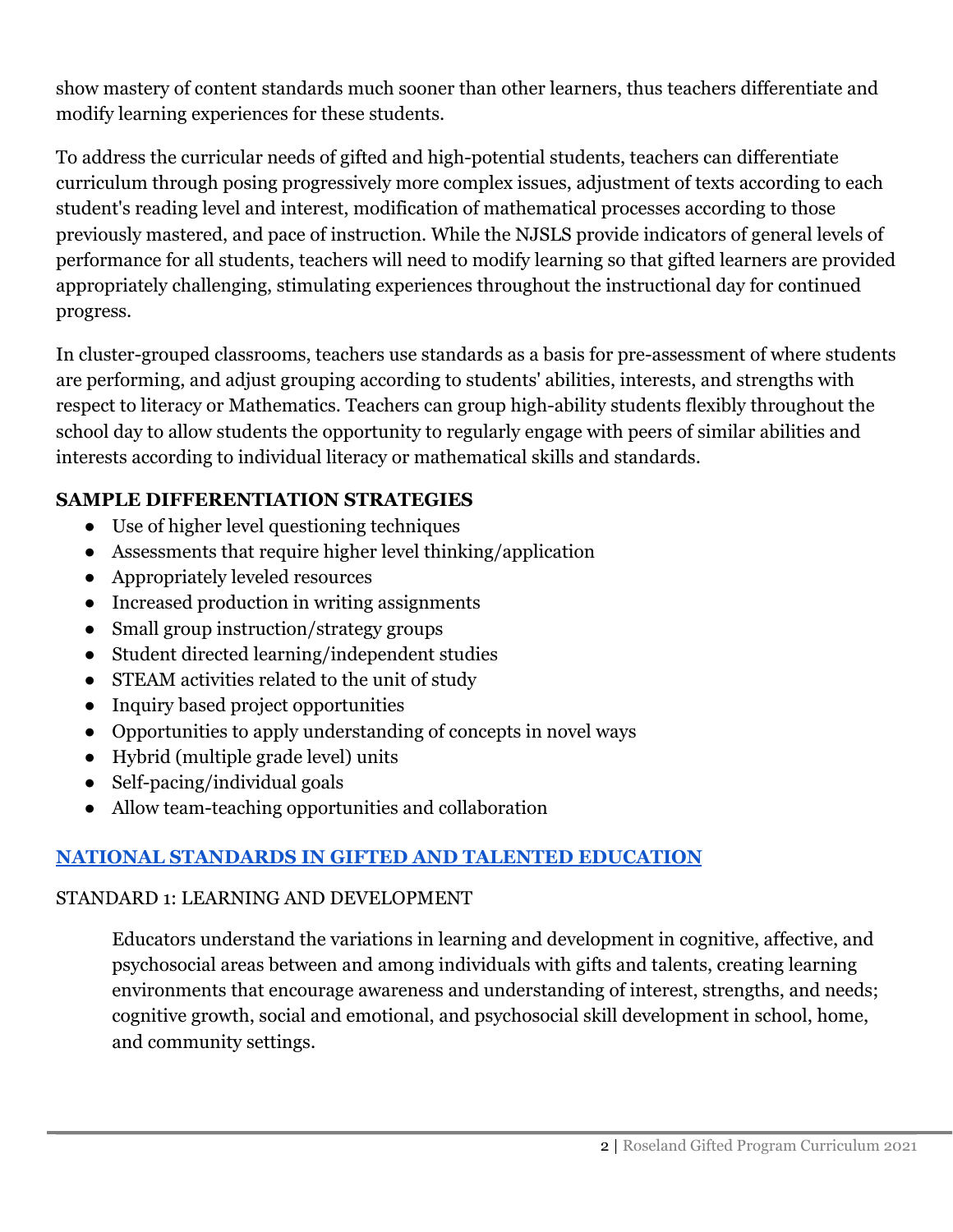#### STANDARD 2: ASSESSMENT

Assessments provide information about identification and learning progress for students with gifts and talents.

#### STANDARD 3: CURRICULUM PLANNING AND INSTRUCTION

Educators apply evidence-based models of curriculum and instruction related to students with gifts and talents and respond to their needs by planning, selecting, adapting, and creating curriculum that is responsive to diversity. Educators use a repertoire of instructional strategies to ensure specific student outcomes and measurable growth.

#### STANDARD 4: LEARNING ENVIRONMENTS

Learning environments foster a love for learning, personal and social responsibility, multicultural competence, and interpersonal and technical communication skills for leadership to ensure specific student outcomes.

#### STANDARD 5: PROGRAMMING

Educators use evidence-based practices to promote (a) the cognitive, social-emotional, and psychosocial skill development of students with gifts and talents and (b) programming that meets their interests, strengths, and needs. Educators make use of expertise systematically and collaboratively to develop, implement, manage, and evaluate services for students with a variety of gifts and talents to ensure specific student outcomes.

#### STANDARD 6: PROFESSIONAL LEARNING

Educators frequently assess their professional learning needs related to the standards, develop and monitor their professional learning plans, systematically engage in coaching and learning to meet their identified needs, and align outcomes with educator performance and student curriculum standards. Administrators assure educators have access to sustained, intensive collaborative, job-embedded, and data-driven learning and assure adequate resources to provide for release time, fund continuing education, and offer substitute support. The effectiveness of professional learning is assessed through relevant student outcomes.

## **GIFTED PROGRAM PROCESS**

The Lester C. Noecker School identification process for the Grades 4-6 pull-out portion of our Gifted and Talented program; Grades K-6 will continue to experience in-class enrichment on a scheduled basis, in addition to differentiated and/or accelerated opportunities within their heterogeneous classrooms.

Students in Grades 4-6 are identified for invitation to the program through test scores and teacher recommendations with a process which has been further broken down to ensure we capture every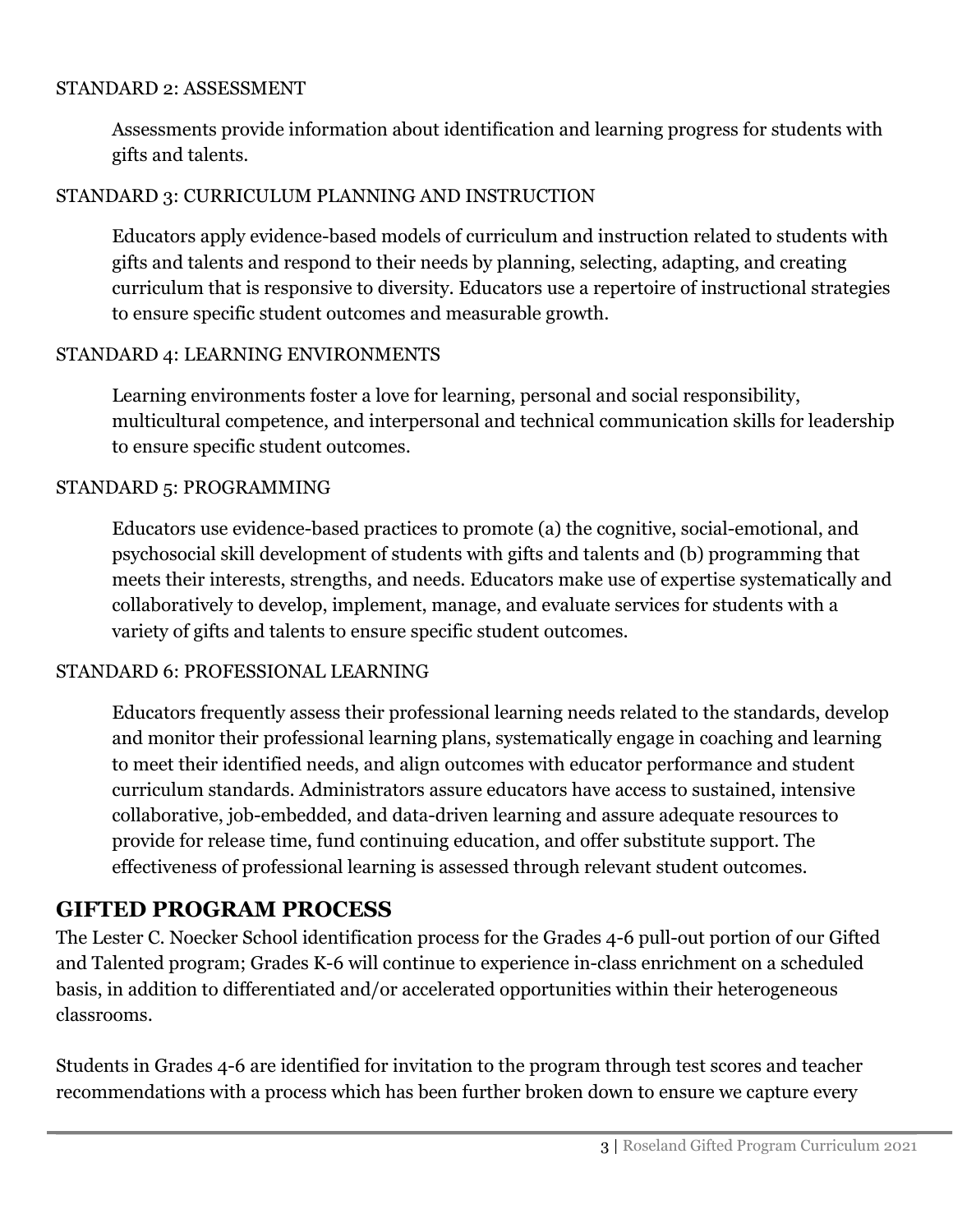student who may be eligible for consideration. Recommendations have been expanded to be more inclusive of traits of giftedness.

## **Level One:**

The identification begins with a look at Potential and Performance.

- **Potential** is measured by the *CoGAT. The Cognitive Abilities Test (CogAT) is a multiple-choice K-12 assessment that measures reasoning skills with different types of verbal, quantitative, and nonverbal questions.* Students take this assessment in grades 3 and 5. Students who score 77 or higher (Above Average) in the National Percentile Rank are captured for inclusion in level 1.
- **Performance** is measured by achievement on the NJSLA; students take this assessment in grades 3, 4, 5, and 6. Students who score in the highest level (Exceeded Expectations) on the NJSLA in either English Language Arts or Mathematics are captured for inclusion in level 1. When available (grades 5 and 6), two years of PARCC/NJSLA data are utilized.
- If/When NJSLA data is unavailable for an entire grade level, alternate assessments may be utilized.
- Students scoring in the top  $\sim 15\%$  move on to Level Two.

## **Level Two:**

Multiple recommendations for eligible students are collected and averaged in Level Two. The recommendation scales encompass the characteristics of **learning, motivation, creativity, and leadership**. Upon request, parents may also complete the recommendation scale which would then be averaged with all other recommendations.

All the data, including prior performance in the program, is then considered for invitation to the program.

Any parent may request that his/her child's eligibility be calculated, as well as, complete the recommendation scale for consideration. However, please review the criteria for each grade level as per the GT Matrices in advance to determine if the student is eligible under Level One.

An individual who believes that the district has not complied with the provisions of N.J.S.A. 18A:35-34 et seq. may file a complaint with the Board of Education. The Board shall issue a decision, in writing, to affirm, reject, or modify the district's action in the matter.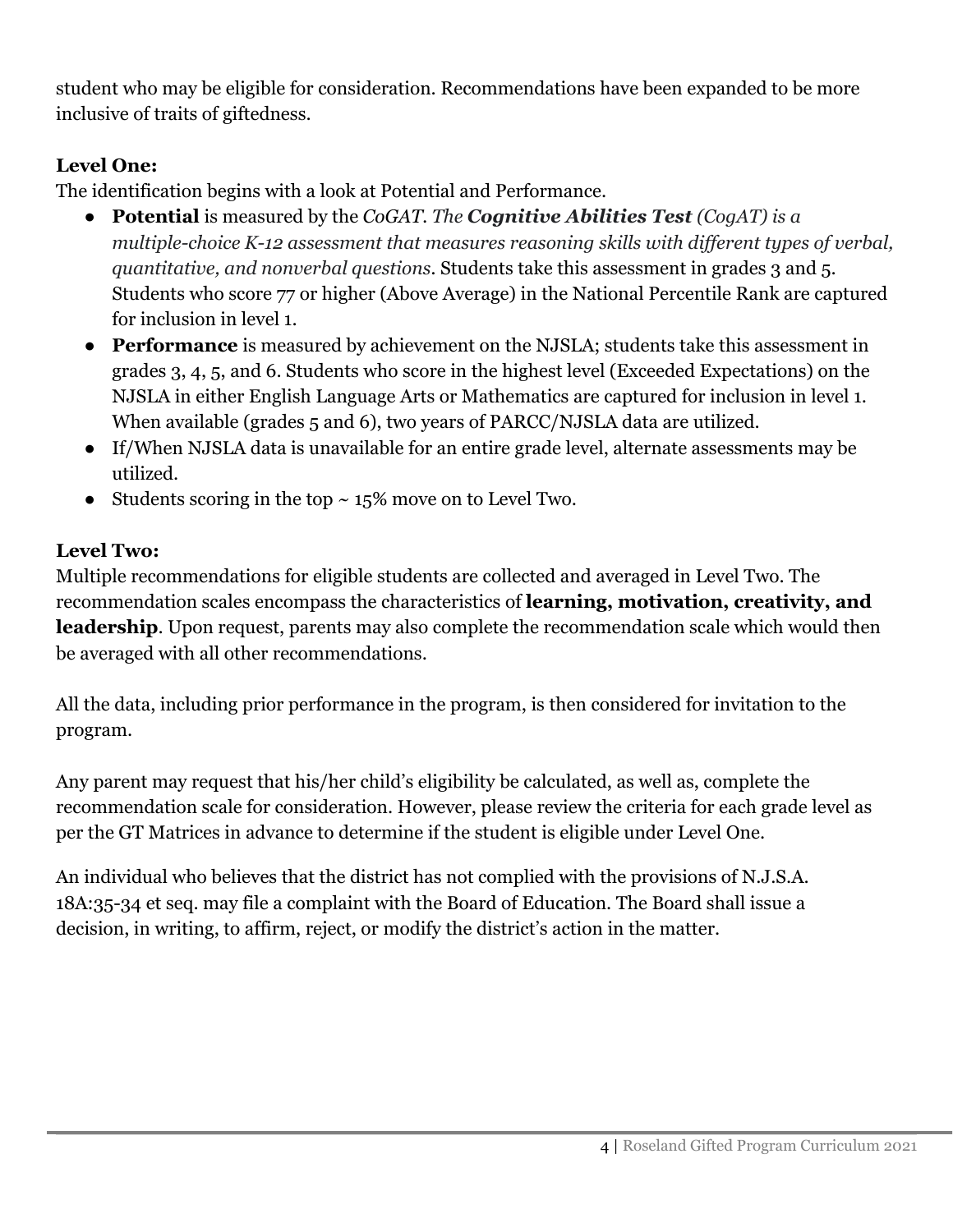#### **UNITS (IN-CLASS ENRICHMENT)**

#### KINDERGARTEN

| Kindergarten Primary Education Thinking Skills (K-P.E.T.S.)                                                                                                                                                                                                                                                                                                                                                                                                                                                                                                                                                                                                                                                                                                                                                                                                                                                                                                                                                                                                                                                                                                                                                                                                                                                                                                                              |                                                                                                                                                                                                                                                                                                                                                                                                                                                             | Kindergarten                                                                                                                                                                                                                                                                                                                                                                                                                                                                                                                                                              |
|------------------------------------------------------------------------------------------------------------------------------------------------------------------------------------------------------------------------------------------------------------------------------------------------------------------------------------------------------------------------------------------------------------------------------------------------------------------------------------------------------------------------------------------------------------------------------------------------------------------------------------------------------------------------------------------------------------------------------------------------------------------------------------------------------------------------------------------------------------------------------------------------------------------------------------------------------------------------------------------------------------------------------------------------------------------------------------------------------------------------------------------------------------------------------------------------------------------------------------------------------------------------------------------------------------------------------------------------------------------------------------------|-------------------------------------------------------------------------------------------------------------------------------------------------------------------------------------------------------------------------------------------------------------------------------------------------------------------------------------------------------------------------------------------------------------------------------------------------------------|---------------------------------------------------------------------------------------------------------------------------------------------------------------------------------------------------------------------------------------------------------------------------------------------------------------------------------------------------------------------------------------------------------------------------------------------------------------------------------------------------------------------------------------------------------------------------|
| Overview of Unit:<br>PETS has a two-tier delivery system. At all<br>levels, the first tier focuses on whole class<br>enrichment activities for the entire grade<br>level population that engage students in<br>higher-level convergent, divergent,<br>evaluative, and visual thinking. In<br>K-PETS, the second tier activities are used<br>in small group settings with all students.                                                                                                                                                                                                                                                                                                                                                                                                                                                                                                                                                                                                                                                                                                                                                                                                                                                                                                                                                                                                   | <b>Essential Learnings/Questions:</b><br>How can I think like an inventor?<br>How can I think like a detective?<br>$\bullet$<br>How can I visualize a story?<br>$\bullet$<br>How can I think like a Judge?<br>$\bullet$                                                                                                                                                                                                                                     | Length of Unit:<br>10 Days                                                                                                                                                                                                                                                                                                                                                                                                                                                                                                                                                |
| <b>NJSLS Standards:</b><br>NJSLSA.R1. Read closely to determine what<br>the text says explicitly and to make logical<br>inferences and relevant connections from it;<br>cite specific textual evidence when writing or<br>speaking to support conclusions drawn from<br>the text.<br>NJSLSA.R8. Delineate and evaluate the<br>argument and specific claims in a text,<br>including the validity of the reasoning as well<br>as the relevance and sufficiency of the<br>evidence.<br>NJSLSA.SL1. Prepare for and participate<br>effectively in a range of conversations and<br>collaborations with diverse partners, building<br>on others' ideas and expressing their own<br>clearly and persuasively.<br>NJSLSA.L <sub>5</sub> . Demonstrate understanding of<br>word relationships and nuances in word<br>meanings.<br>Mathematical Practices 1. Make sense of<br>problems and persevere in solving them. 2.<br>Reason abstractly and quantitatively. 3.<br>Construct viable arguments and critique the<br>reasoning of others.8. Look for and express<br>regularity in repeated reasoning.<br>NAGC 1.1. Self-Understanding. Students with<br>gifts and talents recognize their interests,<br>strengths, and needs in cognitive, creative,<br>social, emotional, and psychological areas.<br>NAGC 3.5. Instructional Strategies. Students<br>with gifts and talents become independent | Unit Goals and Objectives:<br>Students will make new creations<br>$\bullet$<br>using inventive thinking.<br>Students will listen for clues in a<br>$\bullet$<br>story in order to determine that<br>correct answer.<br>Students will use visualization skills to<br>$\bullet$<br>construct shapes and patterns.<br>Students will use evaluative<br>$\bullet$<br>thinking to base their decisions on<br>factual, measurable or observable<br>considerations. | Resources:<br><b>K-PETS Book</b><br>Promethean Slides<br><b>Read Alouds</b><br>Lesson 1-<br>https://www.youtube<br>.com/watch?v=I4PGv<br>o9T4qc<br>Lesson 2-<br>https://www.youtube<br>.com/watch?v=X7Mz<br>Yc8DsHk&t=1s<br>Lesson 3-<br>https://www.youtube<br>.com/watch?v=i550Ji<br>ioCVc<br>Lesson 4-<br>https://www.youtube<br>.com/watch?v=WST-<br><b>B8zOleM</b> (need<br>actual book)<br>Lesson <sub>5</sub> -<br>https://www.youtube<br>$.com/watch?v=yI-2b$<br>9pR2MA (need actual<br>book)<br>Lesson 6-<br>https://www.youtube<br>.com/watch?v=8Bzpy<br>swDL4A |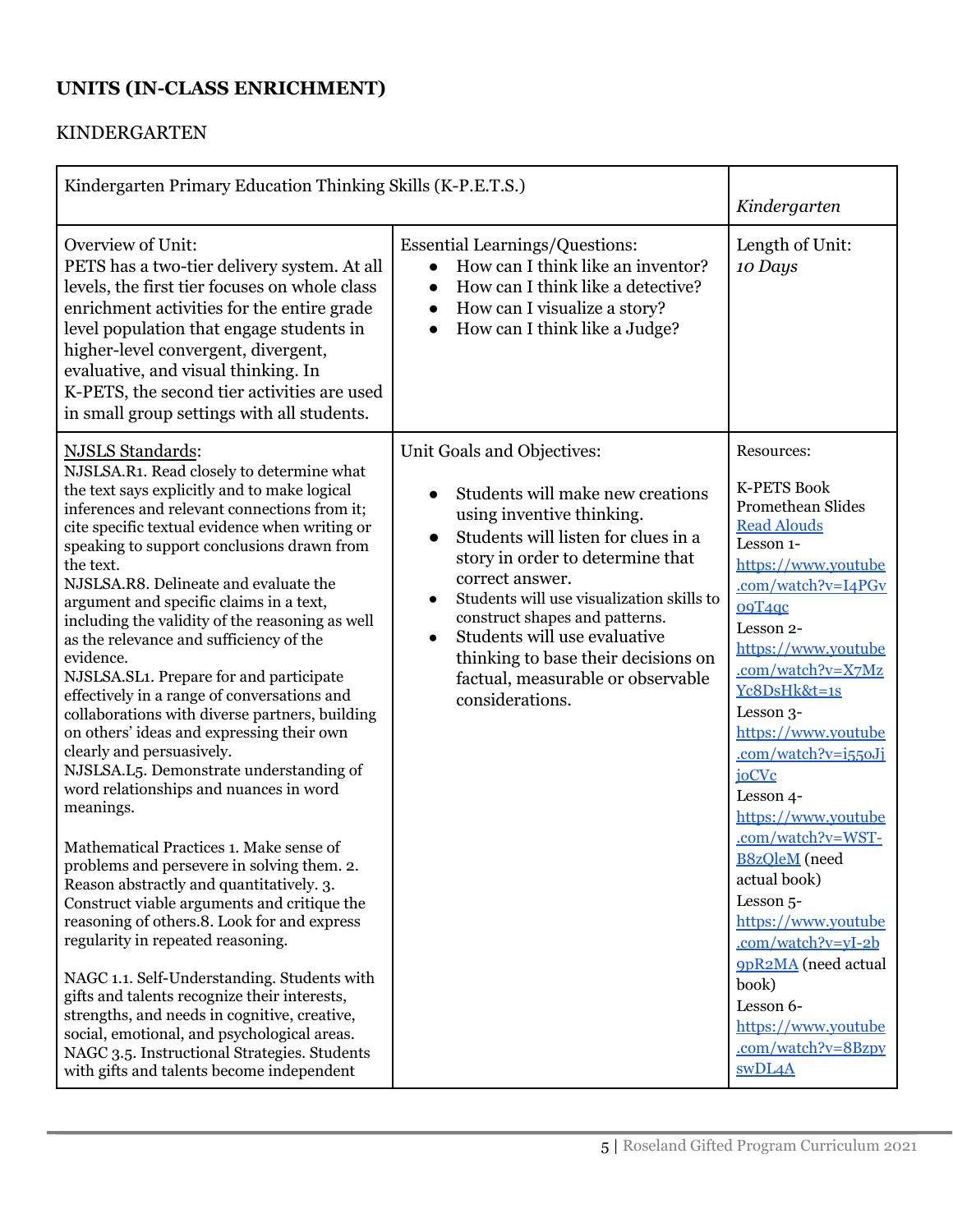| investigators.<br>NAGC 4.1. Personal Competence. Students<br>with gifts and talents demonstrate growth in<br>personal competence and dispositions for<br>exceptional academic and creative<br>productivity. These include self-awareness,<br>self-advocacy, self-efficacy, confi - dence,                                                                                                                                                                                                                     | Lesson 7-<br>https://www.youtube<br>.com/watch?v= $b$ 5QY<br>UM93ATI<br>Lesson 8-<br>https://www.youtube<br>.com/watch?v=cELSe |
|---------------------------------------------------------------------------------------------------------------------------------------------------------------------------------------------------------------------------------------------------------------------------------------------------------------------------------------------------------------------------------------------------------------------------------------------------------------------------------------------------------------|--------------------------------------------------------------------------------------------------------------------------------|
| motivation, resilience, independence,<br>curiosity, and risk taking.<br>NAGC 4.2. Social Competence. Students with<br>gifts and talents develop social competence<br>manifested in positive peer relationships and<br>social interactions.<br>NAGC 4.5. Communication Competence.<br>Students with gifts and talents develop<br>competence in interpersonal and technical<br>communication skills. They demonstrate<br>advanced oral and written skills and creative<br>expression. They display fluency with | Yq2auI                                                                                                                         |
| technologies that support effective<br>communication and are competent consumers<br>of media and technology.                                                                                                                                                                                                                                                                                                                                                                                                  |                                                                                                                                |

## FIRST GRADE

| Primary Education Thinking Skills 1 (P.E.T.S.)                                                                                                                                                                                                                                                                                                                                                                                                                                                                                                                                                                                                                                                                                                                                                                                 |                                                                                                                                                                                                                                                                                                                   | 1st Grade                  |
|--------------------------------------------------------------------------------------------------------------------------------------------------------------------------------------------------------------------------------------------------------------------------------------------------------------------------------------------------------------------------------------------------------------------------------------------------------------------------------------------------------------------------------------------------------------------------------------------------------------------------------------------------------------------------------------------------------------------------------------------------------------------------------------------------------------------------------|-------------------------------------------------------------------------------------------------------------------------------------------------------------------------------------------------------------------------------------------------------------------------------------------------------------------|----------------------------|
| Overview of Unit: PETS has a two-tier<br>delivery system. The first tier focuses on<br>whole class enrichment activities for the<br>entire grade level population. The second<br>tier activities are used in small group<br>settings to challenge the more capable<br>students.<br>At the beginning of each of the six units, a<br>character from PETS introduces a high<br>level thinking skill used in his or her job<br>to solve problems. Each character serves<br>as a guide through a story to introduce the<br>type of thinking and a series of whole<br>class activities to reinforce the type of<br>thinking. Imaginative memory triggers<br>are included with each introductory<br>lesson.<br>Parallel to the instructional element of<br>PETS is a two-tier diagnostic tool for<br>identifying talented students. A | <b>Essential Learnings/Questions:</b><br>How can I think like a detective?<br>How can I think like an inventor?<br>$\bullet$<br>How can I think like a scientist?<br>How can I think like a writer?<br>$\bullet$<br>How can I think like a judge?<br>How can I look for patterns to find<br>reasonable solutions? | Length of Unit:<br>10 Days |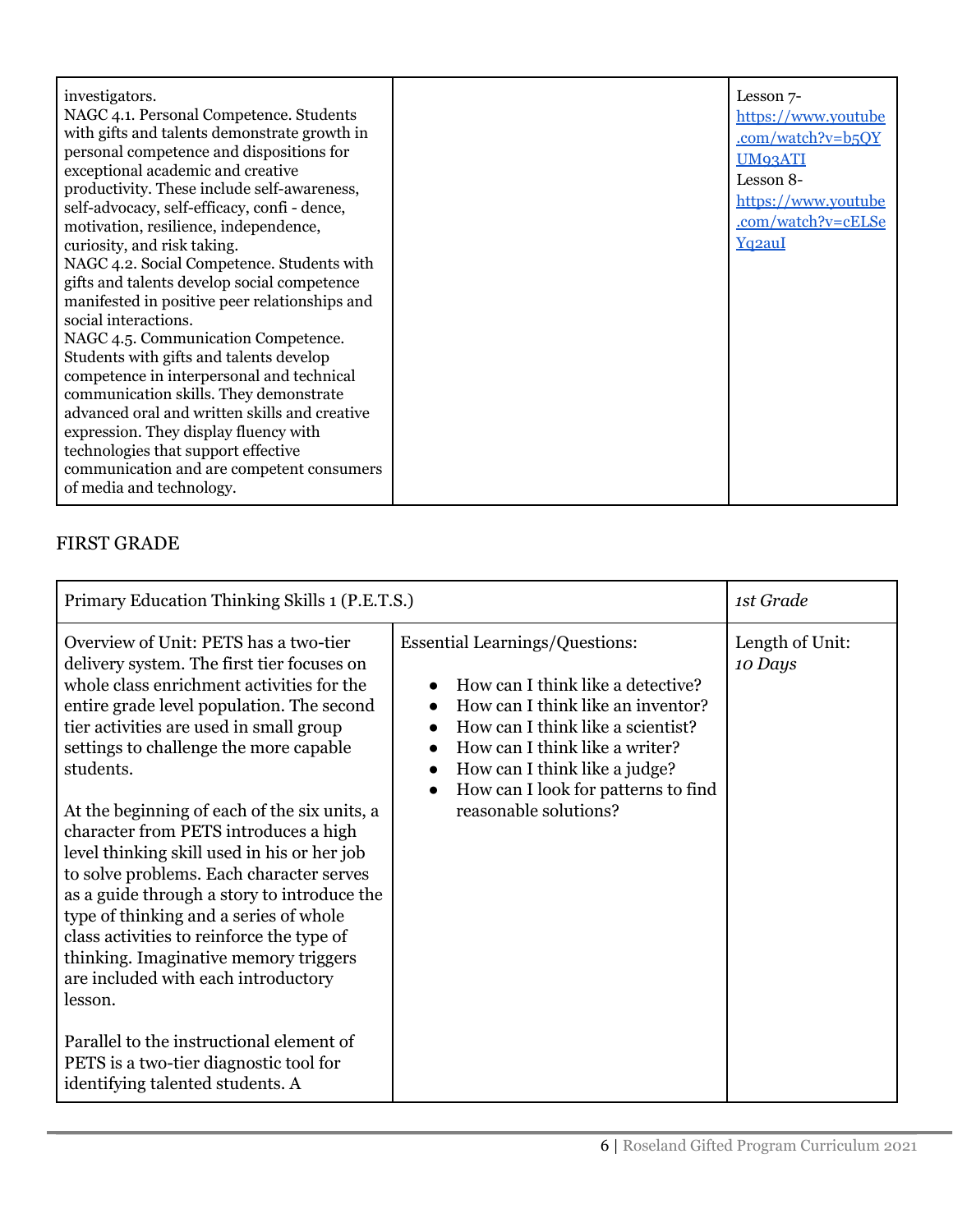| behavioral checklist that is used by the<br>classroom teacher during the whole group<br>activities provides information about<br>students who show potential. Students<br>who show outstanding aptitude during<br>the whole class lessons, as recorded on<br>the checklist, are invited to participate in<br>the small group sessions. A more detailed<br>checklist is used during the small group<br>sessions to better identify student levels of<br>talent and abilities.                                                                                                                                                                                                                                                                                                                                                                                                                                                                                                                                                                                                                                                                                                                                                                                                                                                                                                                                                                                                                                                                                                                    |                                                                                                                                                                                                                                                                                                                                                                                                                                                                                                                                                                                                                                 |                                                       |
|-------------------------------------------------------------------------------------------------------------------------------------------------------------------------------------------------------------------------------------------------------------------------------------------------------------------------------------------------------------------------------------------------------------------------------------------------------------------------------------------------------------------------------------------------------------------------------------------------------------------------------------------------------------------------------------------------------------------------------------------------------------------------------------------------------------------------------------------------------------------------------------------------------------------------------------------------------------------------------------------------------------------------------------------------------------------------------------------------------------------------------------------------------------------------------------------------------------------------------------------------------------------------------------------------------------------------------------------------------------------------------------------------------------------------------------------------------------------------------------------------------------------------------------------------------------------------------------------------|---------------------------------------------------------------------------------------------------------------------------------------------------------------------------------------------------------------------------------------------------------------------------------------------------------------------------------------------------------------------------------------------------------------------------------------------------------------------------------------------------------------------------------------------------------------------------------------------------------------------------------|-------------------------------------------------------|
| <b>NJSLS Standards: NJSLSA.R1. Read closely</b><br>to determine what the text says explicitly and<br>to make logical inferences and relevant<br>connections from it; cite specific textual<br>evidence when writing or speaking to support<br>conclusions drawn from the text.<br>NJSLSA.R8. Delineate and evaluate the<br>argument and specific claims in a text,<br>including the validity of the reasoning as well<br>as the relevance and sufficiency of the<br>evidence.<br>NJSLSA.SL1. Prepare for and participate<br>effectively in a range of conversations and<br>collaborations with diverse partners, building<br>on others' ideas and expressing their own<br>clearly and persuasively.<br>NJSLSA.L5. Demonstrate understanding of<br>word relationships and nuances in word<br>meanings.<br>Mathematical Practices 1. Make sense of<br>problems and persevere in solving them. 2.<br>Reason abstractly and quantitatively. 3.<br>Construct viable arguments and critique the<br>reasoning of others.8. Look for and express<br>regularity in repeated reasoning<br>Geometry 1.G A. Reason with shapes and their<br>attributes.<br>NAGC 1.1. Self-Understanding. Students with<br>gifts and talents recognize their interests,<br>strengths, and needs in cognitive, creative,<br>social, emotional, and psychological areas.<br>NAGC 3.5. Instructional Strategies. Students<br>with gifts and talents become independent<br>investigators.<br>NAGC 4.1. Personal Competence. Students<br>with gifts and talents demonstrate growth in<br>personal competence and dispositions for | Unit Goals and Objectives:<br>Students will use clues to deduce<br>the correct answers in a series of<br>questions.<br>Students will use inventive<br>thinking in order to solve various<br>problems.<br>Students will classify and sort<br>various types of data.<br>Students will create stories using<br>colorful language to create visual<br>images and elicit emotional<br>responses.<br>Students will use spatial reasoning<br>$\bullet$<br>to reconstruct shapes and create<br>patterns.<br>Students will use evaluative<br>thinking to base their decisions on<br>factual, measurable or observable<br>considerations. | Resources:<br>PETS 1 Book<br><b>Promethean Slides</b> |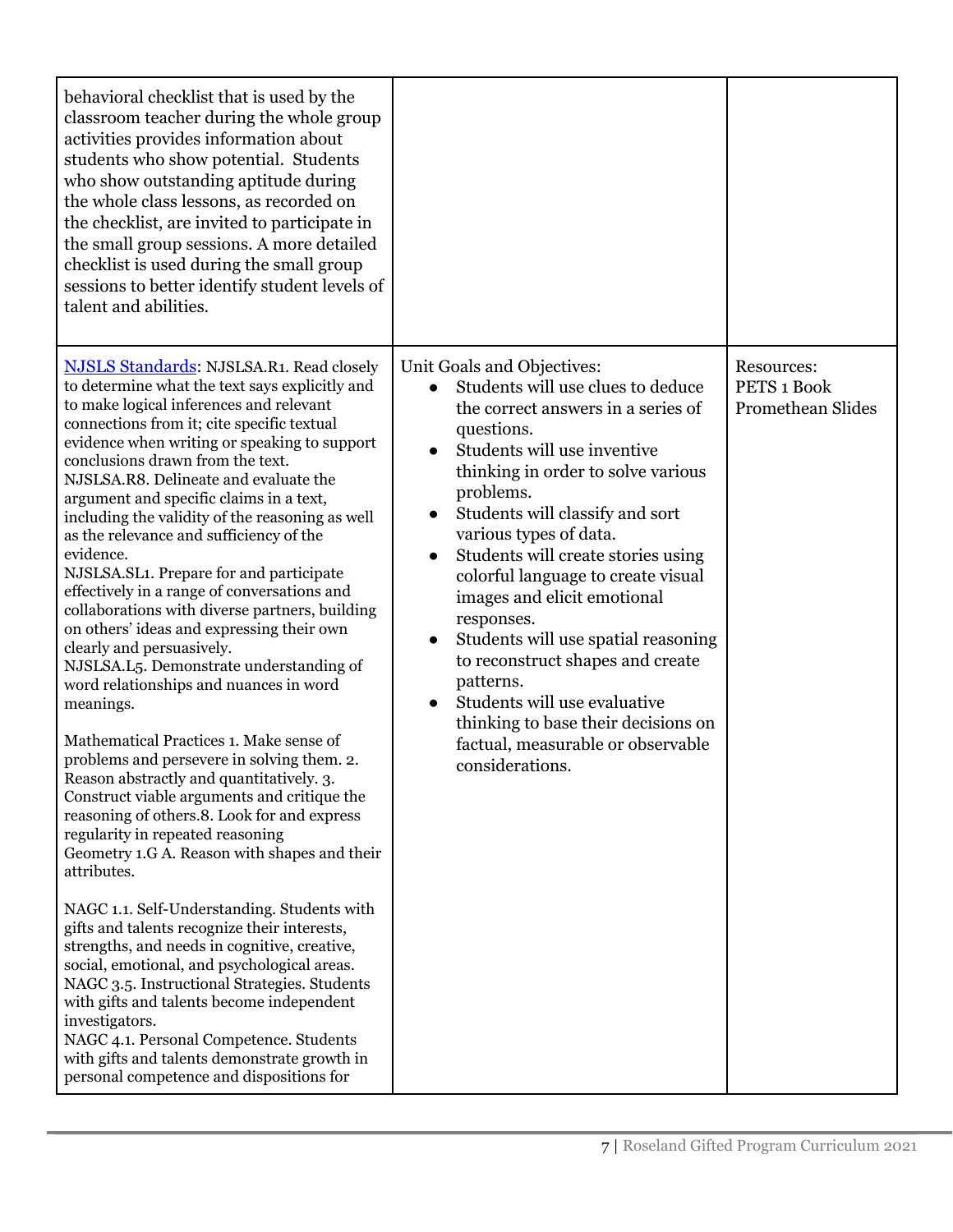| self-advocacy, self-efficacy, confi - dence,<br>motivation, resilience, independence,<br>curiosity, and risk taking.<br>NAGC 4.2. Social Competence. Students with<br>gifts and talents develop social competence<br>manifested in positive peer relationships and<br>social interactions.<br>NAGC 4.5. Communication Competence.<br>Students with gifts and talents develop<br>competence in interpersonal and technical<br>communication skills. They demonstrate<br>advanced oral and written skills and creative<br>expression. They display fluency with<br>technologies that support effective<br>communication and are competent consumers<br>of media and technology. |
|-------------------------------------------------------------------------------------------------------------------------------------------------------------------------------------------------------------------------------------------------------------------------------------------------------------------------------------------------------------------------------------------------------------------------------------------------------------------------------------------------------------------------------------------------------------------------------------------------------------------------------------------------------------------------------|
|-------------------------------------------------------------------------------------------------------------------------------------------------------------------------------------------------------------------------------------------------------------------------------------------------------------------------------------------------------------------------------------------------------------------------------------------------------------------------------------------------------------------------------------------------------------------------------------------------------------------------------------------------------------------------------|

## SECOND GRADE

| Primary Education Thinking Skills 2 (P.E.T.S.)                                                                                                                                                                                                                                                                                                                                                                                                                                                                                                                                                                                                                 |                                                                                                                                                                                                                                                                                                  | 2nd Grade                                             |
|----------------------------------------------------------------------------------------------------------------------------------------------------------------------------------------------------------------------------------------------------------------------------------------------------------------------------------------------------------------------------------------------------------------------------------------------------------------------------------------------------------------------------------------------------------------------------------------------------------------------------------------------------------------|--------------------------------------------------------------------------------------------------------------------------------------------------------------------------------------------------------------------------------------------------------------------------------------------------|-------------------------------------------------------|
| Overview of Unit:<br>PETS 2 is a more complex development of<br>the thinking strategies and introduces<br>students to the terms convergent,<br>divergent, visual, and evaluative thinking.<br>Through stories and a series of whole<br>class activities, the four units reintroduce<br>the characters, each with its own special<br>thinking strategy and goes on to show<br>how the characters blend their thinking<br>skills as they work together to solve<br>problems. Additional activities are<br>provided for small group lessons. These<br>activities stimulate students with<br>high-interest, challenging activities, many<br>of which are hands-on. | <b>Essential Learnings/Questions:</b><br>How can I be a convergent<br>thinker?<br>How can I be a divergent thinker?<br>$\bullet$<br>How can I be a visual thinker?<br>How can I be a evaluative thinker?<br>How can I use different ways of<br>$\bullet$<br>thinking to solve problems?          | Length of Unit:<br>10 Days                            |
| <b>NJSLS Standards:</b><br>NJSLSA.R1. Read closely to determine what<br>the text says explicitly and to make logical<br>inferences and relevant connections from it;<br>cite specific textual evidence when writing or<br>speaking to support conclusions drawn from<br>the text.<br>NJSLSA.R8. Delineate and evaluate the                                                                                                                                                                                                                                                                                                                                     | Unit Goals and Objectives:<br>Students will use logic grids and venn<br>diagrams to reinforce the concepts of<br>deductive logic and analytical<br>thinking.<br>Students will use brainstorming and<br>$\bullet$<br>practice seeing ordinary objects in<br>new and unusual ways to reinforce the | Resources:<br>PETS 2 Book<br><b>Promethean Slides</b> |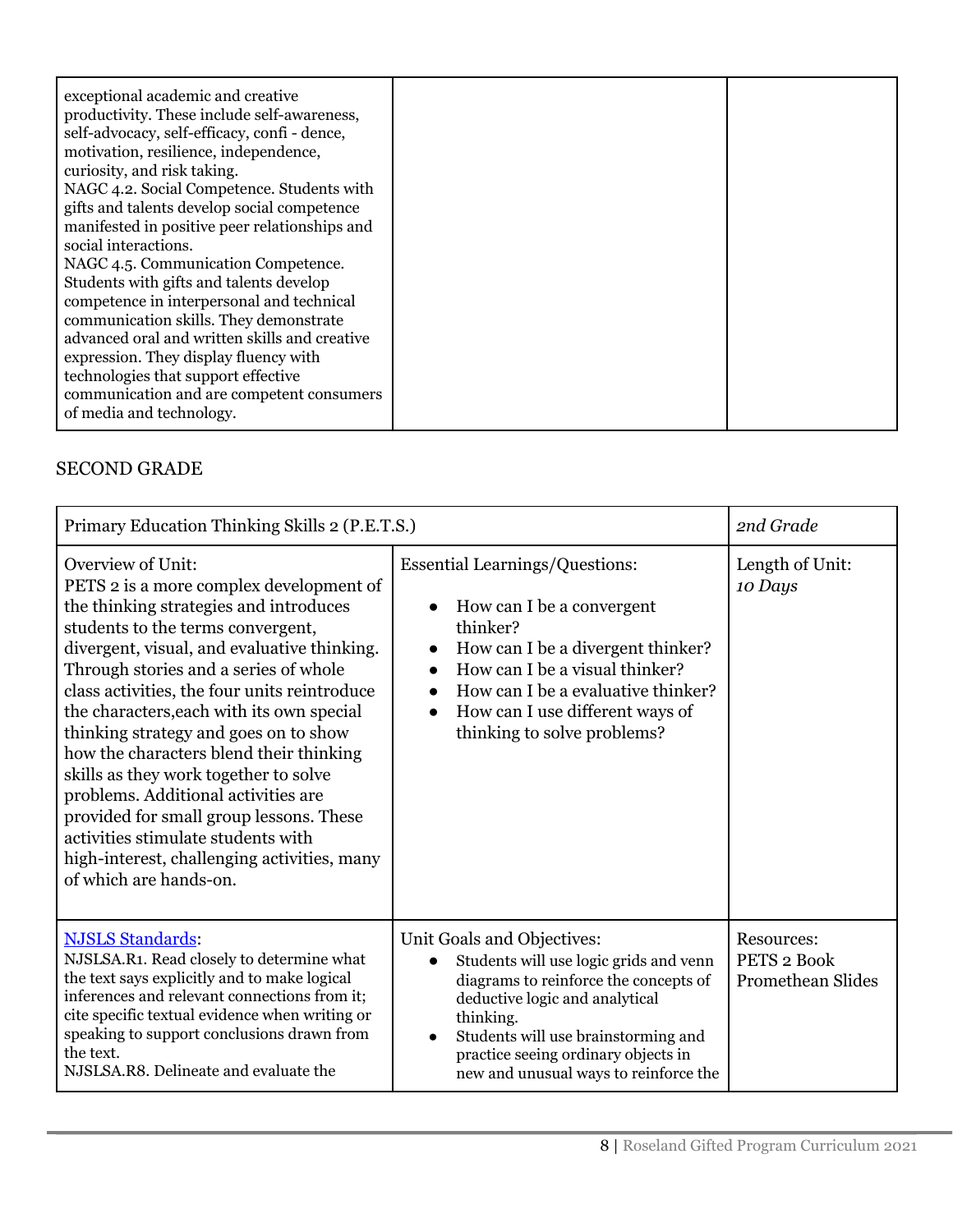| argument and specific claims in a text,<br>including the validity of the reasoning as well<br>as the relevance and sufficiency of the<br>evidence.<br>NJSLSA.SL1. Prepare for and participate<br>effectively in a range of conversations and<br>collaborations with diverse partners, building<br>on others' ideas and expressing their own<br>clearly and persuasively.<br>NJSLSA.L <sub>5</sub> . Demonstrate understanding of<br>word relationships and nuances in word<br>meanings.                                                                                                                                                                                                                                                                                                                                                                                                                                                                                                                                                                      | inventive side of divergent thinking.<br>Students will use visual, convergent,<br>$\bullet$<br>and critical thinking skills to decode<br>messages and manipulate shapes<br>mentally.<br>Students will use valid, factual criteria<br>$\bullet$<br>to determine the best solution when<br>there is a choice to be made. |  |
|--------------------------------------------------------------------------------------------------------------------------------------------------------------------------------------------------------------------------------------------------------------------------------------------------------------------------------------------------------------------------------------------------------------------------------------------------------------------------------------------------------------------------------------------------------------------------------------------------------------------------------------------------------------------------------------------------------------------------------------------------------------------------------------------------------------------------------------------------------------------------------------------------------------------------------------------------------------------------------------------------------------------------------------------------------------|------------------------------------------------------------------------------------------------------------------------------------------------------------------------------------------------------------------------------------------------------------------------------------------------------------------------|--|
| Mathematical Practices 1. Make sense of<br>problems and persevere in solving them. 2.<br>Reason abstractly and quantitatively. 3.<br>Construct viable arguments and critique the<br>reasoning of others.8. Look for and express<br>regularity in repeated reasoning<br>Geometry 2.G A. Reason with shapes and their<br>attributes.                                                                                                                                                                                                                                                                                                                                                                                                                                                                                                                                                                                                                                                                                                                           |                                                                                                                                                                                                                                                                                                                        |  |
| NAGC 1.1. Self-Understanding. Students with<br>gifts and talents recognize their interests,<br>strengths, and needs in cognitive, creative,<br>social, emotional, and psychological areas.<br>NAGC 3.5. Instructional Strategies. Students<br>with gifts and talents become independent<br>investigators.<br>NAGC 4.1. Personal Competence. Students<br>with gifts and talents demonstrate growth in<br>personal competence and dispositions for<br>exceptional academic and creative<br>productivity. These include self-awareness,<br>self-advocacy, self-efficacy, confi - dence,<br>motivation, resilience, independence,<br>curiosity, and risk taking.<br>NAGC 4.2. Social Competence. Students with<br>gifts and talents develop social competence<br>manifested in positive peer relationships and<br>social interactions.<br>NAGC 4.5. Communication Competence.<br>Students with gifts and talents develop<br>competence in interpersonal and technical<br>communication skills. They demonstrate<br>advanced oral and written skills and creative |                                                                                                                                                                                                                                                                                                                        |  |
| expression. They display fluency with<br>technologies that support effective<br>communication and are competent consumers<br>of media and technology.                                                                                                                                                                                                                                                                                                                                                                                                                                                                                                                                                                                                                                                                                                                                                                                                                                                                                                        |                                                                                                                                                                                                                                                                                                                        |  |

### THIRD GRADE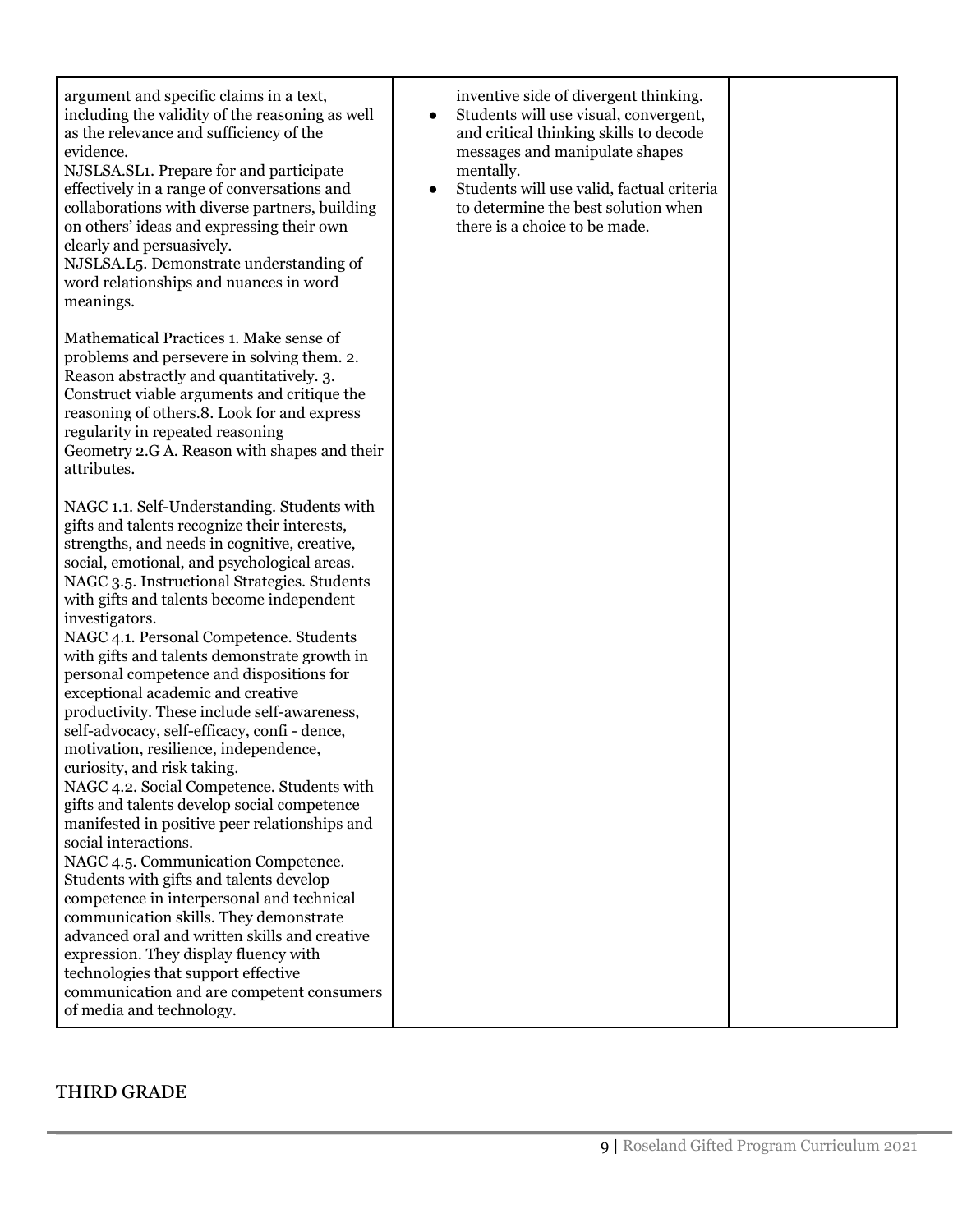| Primary Education Thinking Skills 3 (P.E.T.S.)                                                                                                                                                                                                                                                                                                                                                                                                                                                                                                                                                                                                                                                                                                                                                                                                                                                                                                                                                                                                                                                                                                               |                                                                                                                                                                                                                                                                                                                                                                                                                                                                                                                                                                                | 3rd Grade                                             |
|--------------------------------------------------------------------------------------------------------------------------------------------------------------------------------------------------------------------------------------------------------------------------------------------------------------------------------------------------------------------------------------------------------------------------------------------------------------------------------------------------------------------------------------------------------------------------------------------------------------------------------------------------------------------------------------------------------------------------------------------------------------------------------------------------------------------------------------------------------------------------------------------------------------------------------------------------------------------------------------------------------------------------------------------------------------------------------------------------------------------------------------------------------------|--------------------------------------------------------------------------------------------------------------------------------------------------------------------------------------------------------------------------------------------------------------------------------------------------------------------------------------------------------------------------------------------------------------------------------------------------------------------------------------------------------------------------------------------------------------------------------|-------------------------------------------------------|
| Overview of Unit:<br>In PETS 3, the characters continue to<br>blend their thinking skills in a<br>problem-solving format. More complex<br>problems in logic, invention, visual<br>perception, and evaluation develop these<br>thinking strategies more fully in the<br>young learner through stories and whole<br>class games and activities. Small group<br>follow-up lessons provide additional<br>activities. These small group lessons<br>stimulate students with high-interest,<br>challenging activities, more intensive<br>thinking games, and a variety of hands-on<br>puzzles to solve.                                                                                                                                                                                                                                                                                                                                                                                                                                                                                                                                                             | <b>Essential Learnings/Questions:</b><br>How can I be a convergent<br>$\bullet$<br>thinker?<br>How can I be a divergent thinker?<br>$\bullet$<br>How can I be a visual thinker?<br>$\bullet$<br>How can I be a evaluative thinker?<br>$\bullet$<br>How can I use different ways of<br>$\bullet$<br>thinking to solve problems?                                                                                                                                                                                                                                                 | Length of Unit:<br>10                                 |
| <b>NJSLS Standards:</b><br>NJSLSA.R1. Read closely to determine what<br>the text says explicitly and to make logical<br>inferences and relevant connections from it;<br>cite specific textual evidence when writing or<br>speaking to support conclusions drawn from<br>the text.<br>NJSLSA, R8. Delineate and evaluate the<br>argument and specific claims in a text,<br>including the validity of the reasoning as well<br>as the relevance and sufficiency of the<br>evidence.<br>NJSLSA.SL1. Prepare for and participate<br>effectively in a range of conversations and<br>collaborations with diverse partners, building<br>on others' ideas and expressing their own<br>clearly and persuasively.<br>NJSLSA.L <sub>5</sub> . Demonstrate understanding of<br>word relationships and nuances in word<br>meanings.<br>Mathematical Practices 1. Make sense of<br>problems and persevere in solving them. 2.<br>Reason abstractly and quantitatively. 3.<br>Construct viable arguments and critique the<br>reasoning of others.8. Look for and express<br>regularity in repeated reasoning<br>Geometry 3.G A. Reason with shapes and their<br>attributes. | Unit Goals and Objectives:<br>Students will further develop<br>convergent thinking when playing<br>a game which requires deductive<br>logic and analytical thinking to<br>arrive at one correct solution.<br>Students will use the inventive and<br>$\bullet$<br>elaborative aspects of divergent<br>thinking through brainstorming<br>and designing.<br>Students will develop the concepts<br>$\bullet$<br>of visual thinking through the<br>manipulation of shapes.<br>Students will apply the creative<br>$\bullet$<br>problem-solving process to a<br>real-life situation. | Resources:<br>PETS 3 Book<br><b>Promethean Slides</b> |
| NAGC 1.1. Self-Understanding. Students with<br>gifts and talents recognize their interests,                                                                                                                                                                                                                                                                                                                                                                                                                                                                                                                                                                                                                                                                                                                                                                                                                                                                                                                                                                                                                                                                  |                                                                                                                                                                                                                                                                                                                                                                                                                                                                                                                                                                                |                                                       |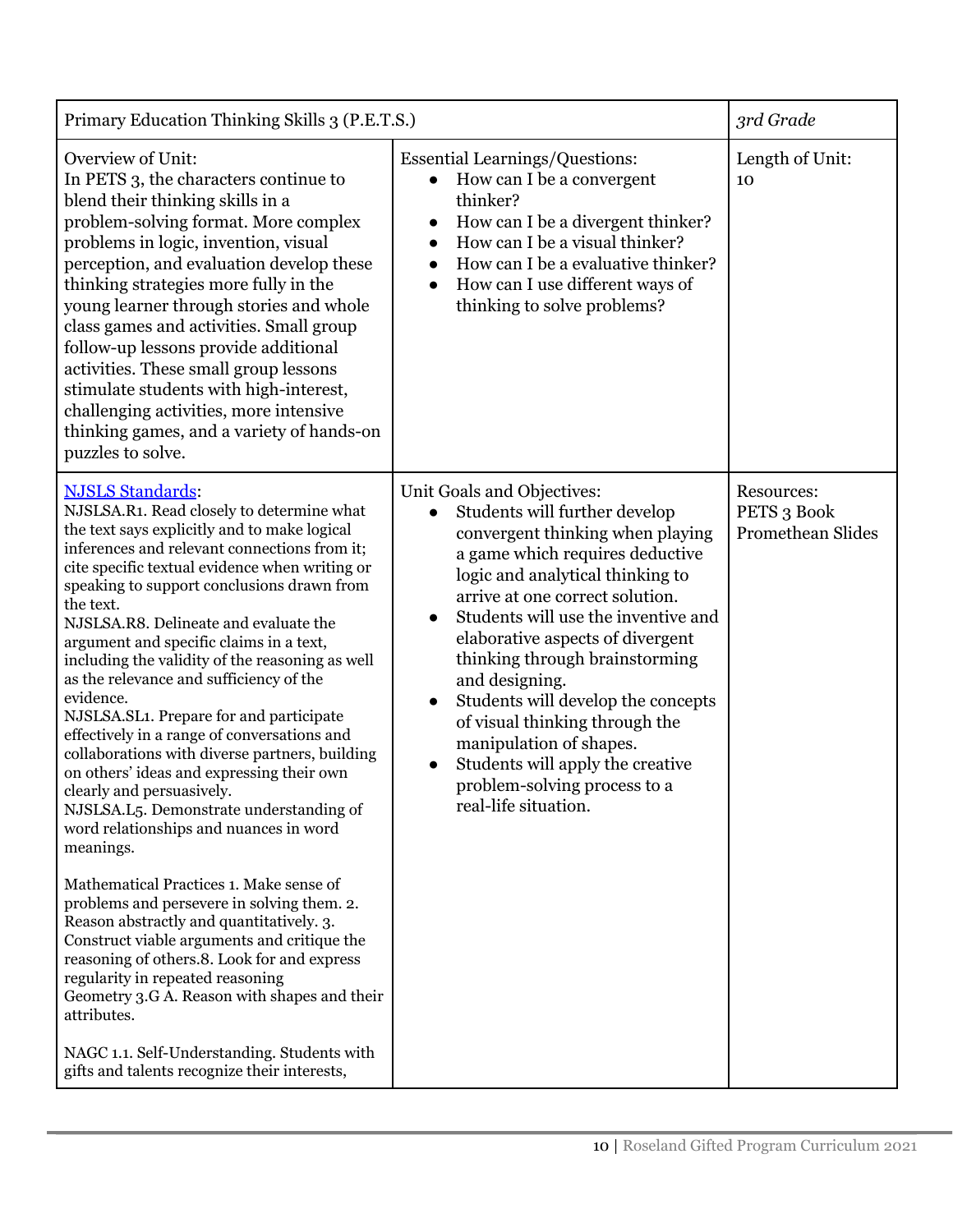## FOURTH GRADE

| 4th Grade Push In Enrichment                                                                                                                                                                                                                                                                                                                                                                              |                                                                                                                                                                                                                                                                                                                                 | 4th Grade                                                                                                                |
|-----------------------------------------------------------------------------------------------------------------------------------------------------------------------------------------------------------------------------------------------------------------------------------------------------------------------------------------------------------------------------------------------------------|---------------------------------------------------------------------------------------------------------------------------------------------------------------------------------------------------------------------------------------------------------------------------------------------------------------------------------|--------------------------------------------------------------------------------------------------------------------------|
| Overview of Unit:<br>Continuing off of the PETS curriculum,<br>this unit focuses on divergent, convergent,<br>visual-spatial, and evaluative thinking.<br>Students will continue to build on the<br>previous skills they have learned to solve<br>complex problems. This unit will also<br>introduce the Design Thinking Process.<br>Students will use empathy when creating<br>and designing for others. | <b>Essential Learnings/Questions:</b><br>• How can I use the Design<br>Thinking Process in everyday life?<br>How can I become a more creative<br>$\bullet$<br>writer?<br>How can I solve different types of<br>$\bullet$<br>logic puzzles?<br>How can I use all my thinking<br>$\bullet$<br>skills learned so far in real life? | Length of Unit:<br>10 Days                                                                                               |
| <b>NJSLS Standards:</b><br>NJSLSA.R1. Read closely to determine<br>what the text says explicitly and to make<br>logical inferences and relevant<br>connections from it; cite specific textual<br>evidence when writing or speaking to                                                                                                                                                                     | Unit Goals and Objectives:<br>Students will use the design thinking<br>$\bullet$<br>process to create an invention to solve<br>their partner's problem.<br>Students will practice creative writing<br>through brainstorming, elaboration,<br>and humor.                                                                         | Resources:<br>The Magnificent<br>Thing by Ashley<br><b>Spires</b><br>The Magnificent<br><b>Thing Student</b><br>Handouts |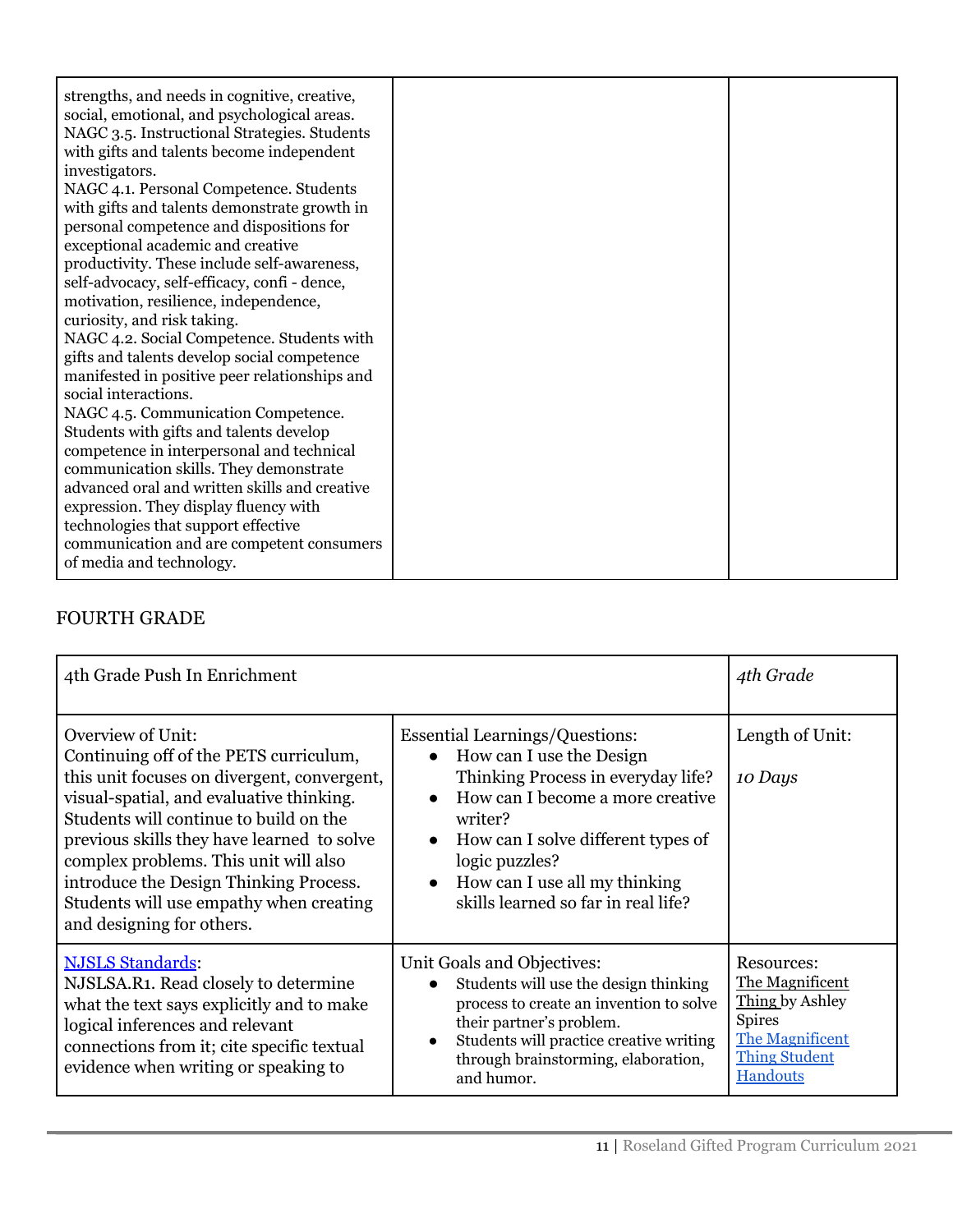| support conclusions drawn from the text. |
|------------------------------------------|
|                                          |
| NJSLSA.R4. Interpret words and phrases   |
| as they are used in a text, including    |
| determining technical, connotative, and  |
| figurative meanings, and analyze how     |
| specific word choices shape meaning or   |
| tone.                                    |
|                                          |

NJSLSA.SL1. Prepare for and participate effectively in a range of conversations and collaborations with diverse partners, building on others' ideas and expressing their own clearly and persuasively. NJSLSA.SL2. Integrate and evaluate information presented in diverse media and formats, including visually, quantitatively, and orally. NJSLSA.L5. Demonstrate understanding of word relationships and nuances in

word meanings.

Mathematical Practices 1. Make sense of problems and persevere in solving them. 2. Reason abstractly and quantitatively. 3. Construct viable arguments and critique the reasoning of others.8. Look for and express regularity in repeated reasoning

3-5-ETS1-1 Define a simple design problem reflecting a need or a want that includes specified criteria for success and constraints on materials, time, or cost. 3-5-ETS1-2 Generate and compare multiple possible solutions to a problem based on how well each is likely to meet the criteria and constraints of the problem. 3-5-ETS1-3 Plan and carry out fair tests in which variables are controlled and failure points are considered to identify aspects of a model or prototype that can be improved.

Diversity 8 DI.3-5.8 I want to know more about other people's lives and experiences, and I know how to ask questions respectfully and listen carefully and non-judgmentally.

NAGC 1.1. Self-Understanding. Students with

- Students will solve various types of logic puzzles using inventive and visual-spatial thinking.
- Students will use divergent, convergent, visual-spatial, and evaluative thinking skills to complete various STEAM challenges.

Kooky [Character](https://cdn.shopify.com/s/files/1/2284/7705/files/kooky_character_greek_roots.pdf?v=1621825379) [Writing](https://cdn.shopify.com/s/files/1/2284/7705/files/kooky_character_greek_roots.pdf?v=1621825379) Picture [Prompts](http://visualprompts.weebly.com/language-arts.html) Rebus [Puzzles](http://www.vella-zarb.com/thomas/rebuses.html) Logic [Puzzles](http://www.mysterymaster.com/puzzles/) Logic [Puzzles](https://logic.puzzlebaron.com/) [KenKen](http://www.kenken.com) Puzzles [Braingle](https://www.braingle.com/) [Cryptograms](http://highschool.spsd.org/crypt/index.html) Onlines Set [Game](http://www.setgame.com) [Jamboard](https://linktr.ee/GiftedTawk) Puzzles [Engineering](https://childhood101.com/create-an-engineering-mystery-bag-challenge-for-kids/) [Challenges](https://childhood101.com/create-an-engineering-mystery-bag-challenge-for-kids/) [Tennis](https://pbskids.org/designsquad/parentseducators/resources/high_rise.html) Ball Tower [Challenge](https://pbskids.org/designsquad/parentseducators/resources/high_rise.html)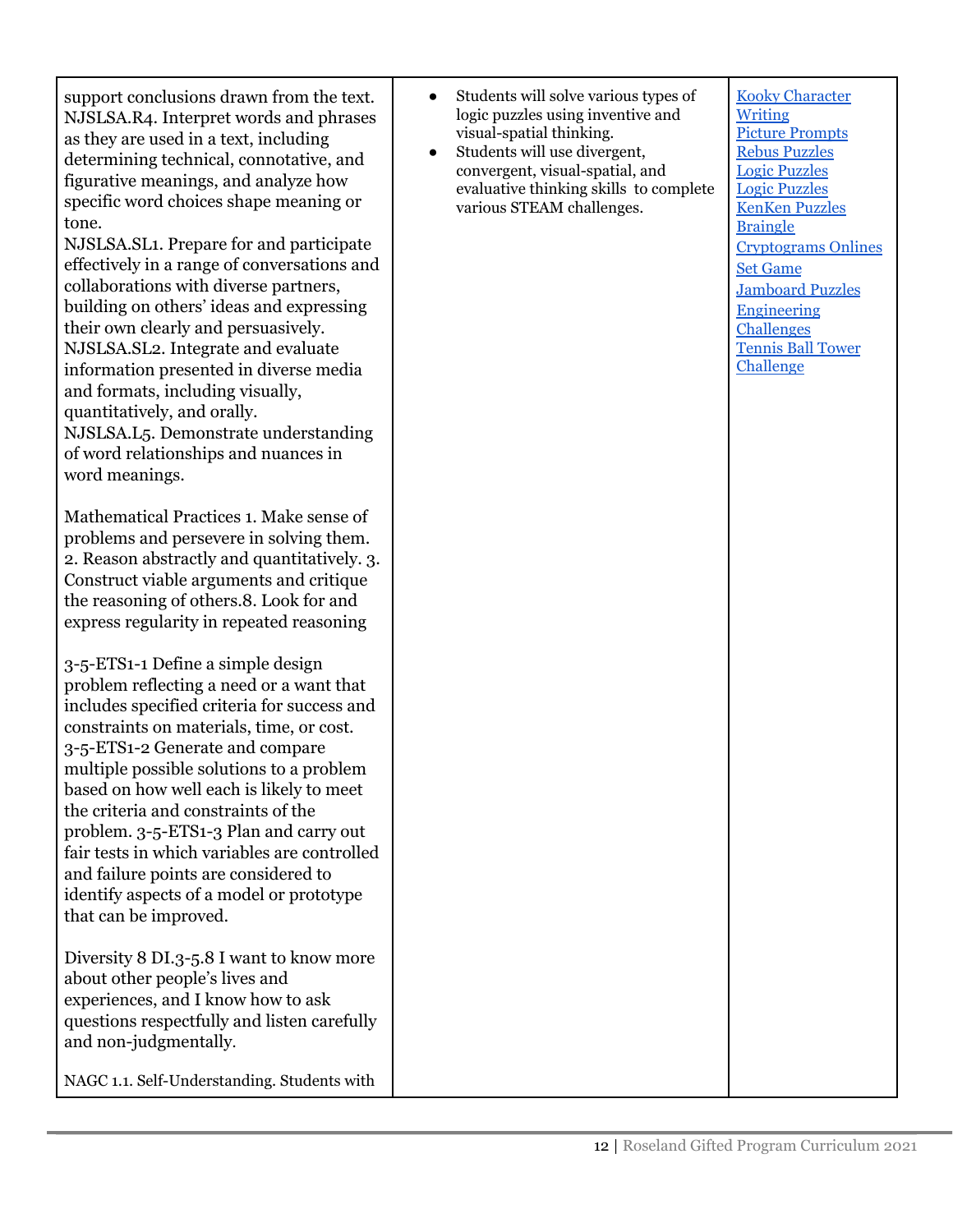| gifts and talents recognize their interests,<br>strengths, and needs in cognitive, creative,<br>social, emotional, and psychological areas.<br>NAGC 3.5. Instructional Strategies. Students<br>with gifts and talents become independent<br>investigators.<br>NAGC 4.1. Personal Competence. Students<br>with gifts and talents demonstrate growth in<br>personal competence and dispositions for<br>exceptional academic and creative<br>productivity. These include self-awareness,<br>self-advocacy, self-efficacy, confi - dence,<br>motivation, resilience, independence,<br>curiosity, and risk taking.<br>NAGC 4.2. Social Competence. Students with<br>gifts and talents develop social competence<br>manifested in positive peer relationships and<br>social interactions.<br>NAGC 4.5. Communication Competence.<br>Students with gifts and talents develop<br>competence in interpersonal and technical<br>communication skills. They demonstrate<br>advanced oral and written skills and creative<br>expression. They display fluency with |  |
|--------------------------------------------------------------------------------------------------------------------------------------------------------------------------------------------------------------------------------------------------------------------------------------------------------------------------------------------------------------------------------------------------------------------------------------------------------------------------------------------------------------------------------------------------------------------------------------------------------------------------------------------------------------------------------------------------------------------------------------------------------------------------------------------------------------------------------------------------------------------------------------------------------------------------------------------------------------------------------------------------------------------------------------------------------|--|
| technologies that support effective<br>communication and are competent consumers<br>of media and technology.                                                                                                                                                                                                                                                                                                                                                                                                                                                                                                                                                                                                                                                                                                                                                                                                                                                                                                                                           |  |

## FIFTH GRADE

| 5th Grade Push In Enrichment                                                                                                                                                                                                                                                                                                                                                                                                                                                                                                                                |                                                                                                                                                                                                                                                                                                                                                                                                                                                                            | 5th Grade                           |
|-------------------------------------------------------------------------------------------------------------------------------------------------------------------------------------------------------------------------------------------------------------------------------------------------------------------------------------------------------------------------------------------------------------------------------------------------------------------------------------------------------------------------------------------------------------|----------------------------------------------------------------------------------------------------------------------------------------------------------------------------------------------------------------------------------------------------------------------------------------------------------------------------------------------------------------------------------------------------------------------------------------------------------------------------|-------------------------------------|
| Overview of Unit:<br>Building off of the 4th grade unit and the<br>PETS curriculum, this unit continues to<br>focus on divergent, convergent,<br>visual-spatial, and evaluative thinking<br>skills. It now adds a deeper connection to<br>real world problems. Students will learn<br>about different people around the world<br>and how those people have used various<br>thinking skills and the Design Thinking<br>Process to solve everyday problems.<br>Students will also continue to practice<br>their creative writing skills and logic<br>puzzles. | <b>Essential Learnings/Questions:</b><br>• How can I use the Design<br>Thinking Process in everyday life?<br>How are people around the world<br>$\bullet$<br>using different thinking skills and<br>the Design Thinking Process in<br>everyday life?<br>How can I become a more creative<br>$\bullet$<br>writer?<br>How can I solve different types of<br>$\bullet$<br>logic puzzles?<br>How can I use all my thinking<br>$\bullet$<br>skills learned so far in real life? | Length of Unit:<br>10               |
| <b>NJSLS Standards:</b><br>NJSLSA.R1. Read closely to determine                                                                                                                                                                                                                                                                                                                                                                                                                                                                                             | Unit Goals and Objectives:<br>Students will learn about recycled<br>$\bullet$                                                                                                                                                                                                                                                                                                                                                                                              | Resources:<br>Ada's Violin by Susan |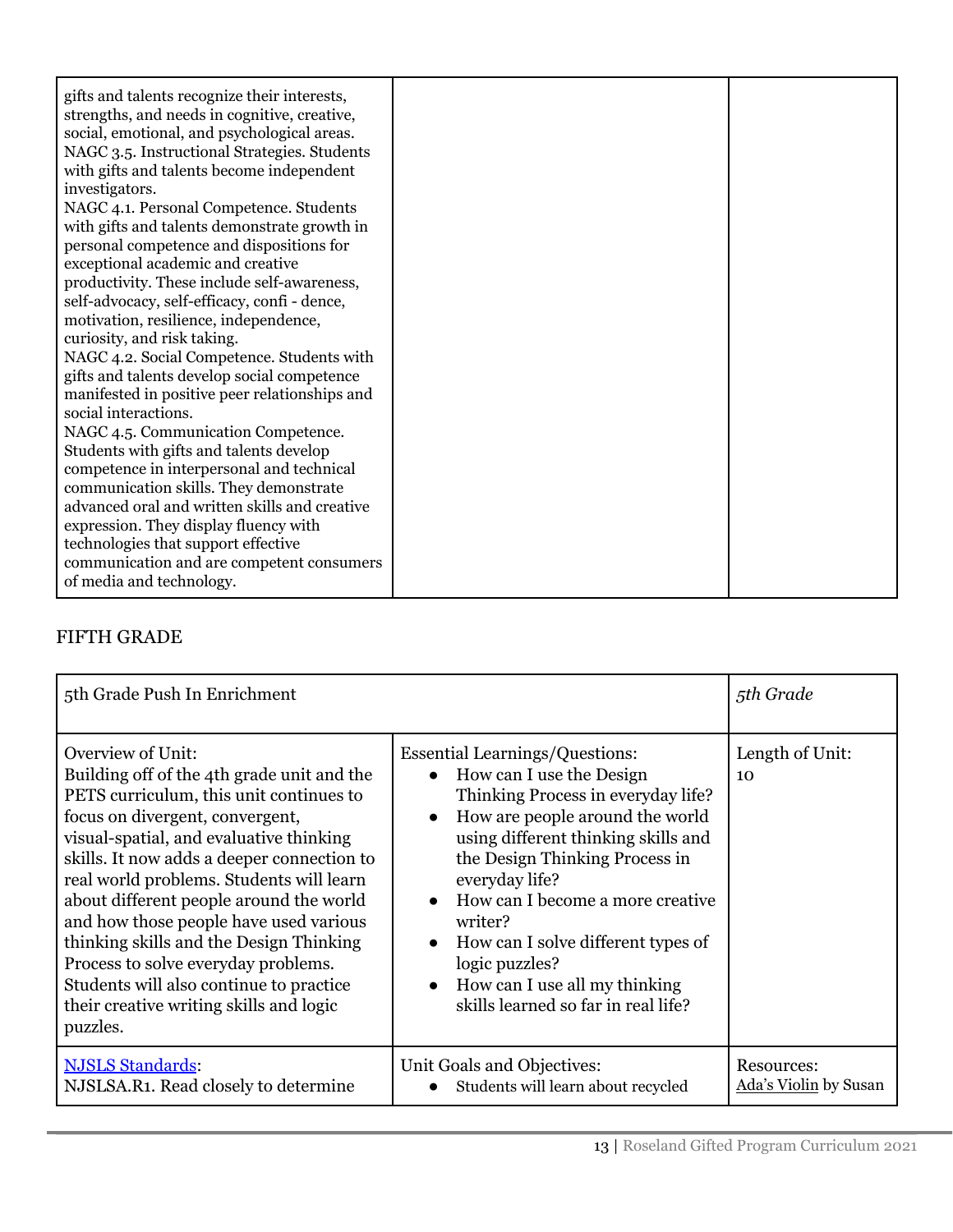what the text says explicitly and to make logical inferences and relevant connections from it; cite specific textual evidence when writing or speaking to support conclusions drawn from the text. NJSLSA.R4. Interpret words and phrases as they are used in a text, including determining technical, connotative, and figurative meanings, and analyze how specific word choices shape meaning or tone.

NJSLSA.SL1. Prepare for and participate effectively in a range of conversations and collaborations with diverse partners, building on others' ideas and expressing their own clearly and persuasively. NJSLSA.SL2. Integrate and evaluate information presented in diverse media and formats, including visually, quantitatively, and orally. NJSLSA.L5. Demonstrate understanding of word relationships and nuances in word meanings.

Mathematical Practices 1. Make sense of problems and persevere in solving them. 2. Reason abstractly and quantitatively. 3. Construct viable arguments and critique the reasoning of others.8. Look for and express regularity in repeated reasoning

3-5-ETS1-1 Define a simple design problem reflecting a need or a want that includes specified criteria for success and constraints on materials, time, or cost. 3-5-ETS1-2 Generate and compare multiple possible solutions to a problem based on how well each is likely to meet the criteria and constraints of the problem. 3-5-ETS1-3 Plan and carry out fair tests in which variables are controlled and failure points are considered to identify aspects of a model or prototype that can be improved.

Diversity 6 DI.3-5.6 I like knowing people who are like me and different from me, and I treat each person with respect.

orchestras and make real world connections.

- Students will practice creative writing through brainstorming, elaboration, and humor.
- Students will solve various types of logic puzzles using inventive and visual-spatial thinking.
- Students will use all of the thinking skills they have learned so far to complete various STEAM challenges.

Hood [Video](https://landfillharmonicmovie.com/) clip of The Recycled [Orchestra](https://landfillharmonicmovie.com/) Picture [Prompts](http://visualprompts.weebly.com/language-arts.html) [Creative](https://teachingmadepractical.com/making-writing-fun/) Writing [Games](https://teachingmadepractical.com/making-writing-fun/) Rebus [Puzzles](http://www.vella-zarb.com/thomas/rebuses.html) Logic [Puzzles](http://www.mysterymaster.com/puzzles/) Logic [Puzzles](https://logic.puzzlebaron.com/) [KenKen](http://www.kenken.com) Puzzles [Braingle](https://www.braingle.com/) **[Cryptograms](http://highschool.spsd.org/crypt/index.html) [Onlines](http://highschool.spsd.org/crypt/index.html)** Set [Game](http://www.setgame.com) [Jamboard](https://linktr.ee/GiftedTawk) Puzzles Paper [Airplane](https://www.teachengineering.org/activities/view/cub_airplanes_lesson06_activity1) [Lesson](https://www.teachengineering.org/activities/view/cub_airplanes_lesson06_activity1) Shapes of [Strength](https://www.teachengineering.org/activities/view/cub_intro_lesson01_activity1) [Lesson](https://www.teachengineering.org/activities/view/cub_intro_lesson01_activity1) Paper bridge [activity](http://www.pbs.org/wgbh/buildingbig/educator/act_paper_ho.html)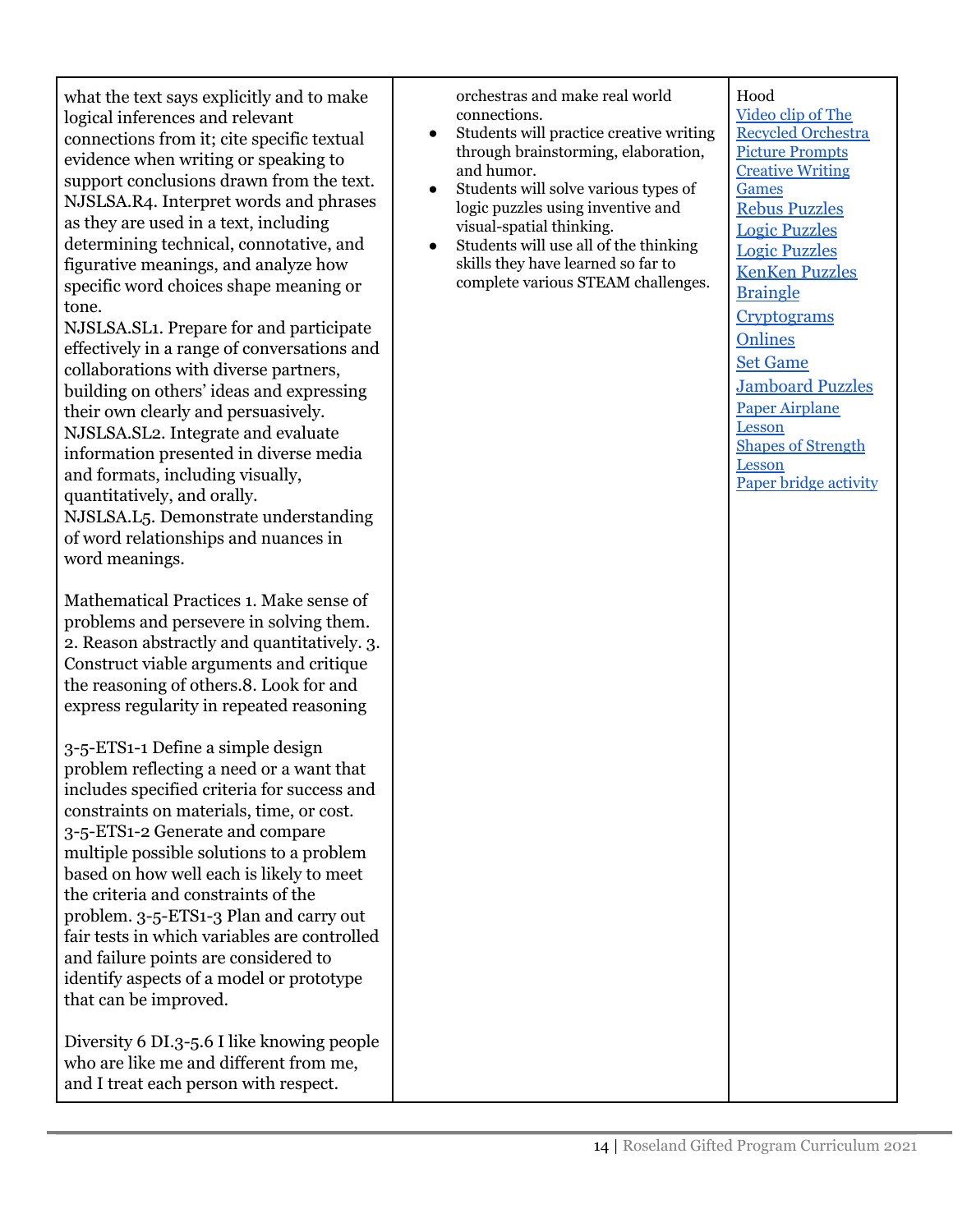| NAGC 1.1. Self-Understanding. Students with<br>gifts and talents recognize their interests,<br>strengths, and needs in cognitive, creative,<br>social, emotional, and psychological areas.<br>NAGC 3.5. Instructional Strategies. Students<br>with gifts and talents become independent<br>investigators.<br>NAGC 4.1. Personal Competence. Students<br>with gifts and talents demonstrate growth in<br>personal competence and dispositions for<br>exceptional academic and creative<br>productivity. These include self-awareness,<br>self-advocacy, self-efficacy, confi - dence,<br>motivation, resilience, independence,<br>curiosity, and risk taking.<br>NAGC 4.2. Social Competence. Students with<br>gifts and talents develop social competence<br>manifested in positive peer relationships and<br>social interactions.<br>NAGC 4.5. Communication Competence.<br>Students with gifts and talents develop<br>competence in interpersonal and technical<br>communication skills. They demonstrate<br>advanced oral and written skills and creative<br>expression. They display fluency with |  |
|-------------------------------------------------------------------------------------------------------------------------------------------------------------------------------------------------------------------------------------------------------------------------------------------------------------------------------------------------------------------------------------------------------------------------------------------------------------------------------------------------------------------------------------------------------------------------------------------------------------------------------------------------------------------------------------------------------------------------------------------------------------------------------------------------------------------------------------------------------------------------------------------------------------------------------------------------------------------------------------------------------------------------------------------------------------------------------------------------------|--|
| technologies that support effective<br>communication and are competent consumers<br>of media and technology.                                                                                                                                                                                                                                                                                                                                                                                                                                                                                                                                                                                                                                                                                                                                                                                                                                                                                                                                                                                          |  |

#### SIXTH GRADE

| 6th Grade Push In Enrichment                                                                                                                                                                                                                                                                                                                                                                                                                                                                   |                                                                                                                                                                                                                                                                                                                       | 6th Grade                                               |
|------------------------------------------------------------------------------------------------------------------------------------------------------------------------------------------------------------------------------------------------------------------------------------------------------------------------------------------------------------------------------------------------------------------------------------------------------------------------------------------------|-----------------------------------------------------------------------------------------------------------------------------------------------------------------------------------------------------------------------------------------------------------------------------------------------------------------------|---------------------------------------------------------|
| <b>Overview of Unit:</b><br>Building off of the 5th grade unit and the<br>PETS curriculum, this unit continues to<br>focus on divergent, convergent,<br>visual-spatial, and evaluative thinking<br>skills. It now adds a deeper connection to<br>Social Emotional Learning skills. Allowing<br>students to deeply reflect on themselves<br>and their learning. Students will also<br>continue to practice their creative writing<br>skills, logic puzzles, and the Design<br>Thinking Process. | <b>Essential Learnings/Questions:</b><br>What can I take away from my<br>$\bullet$<br>mistakes?<br>How can I become a more creative<br>$\bullet$<br>writer?<br>How can I solve different types of<br>$\bullet$<br>logic puzzles?<br>How can I use all my thinking<br>$\bullet$<br>skills learned so far in real life? | Length of Unit:<br>10 Days                              |
| <b>NJSLS Standards:</b><br>NJSLSA.R1. Read closely to determine<br>what the text says explicitly and to make                                                                                                                                                                                                                                                                                                                                                                                   | Unit Goals and Objectives:<br>Students will learn that mistakes can<br>$\bullet$<br>lead to wonderful creations.                                                                                                                                                                                                      | Resources:<br>The Book of Mistakes<br>by Corinna Luyken |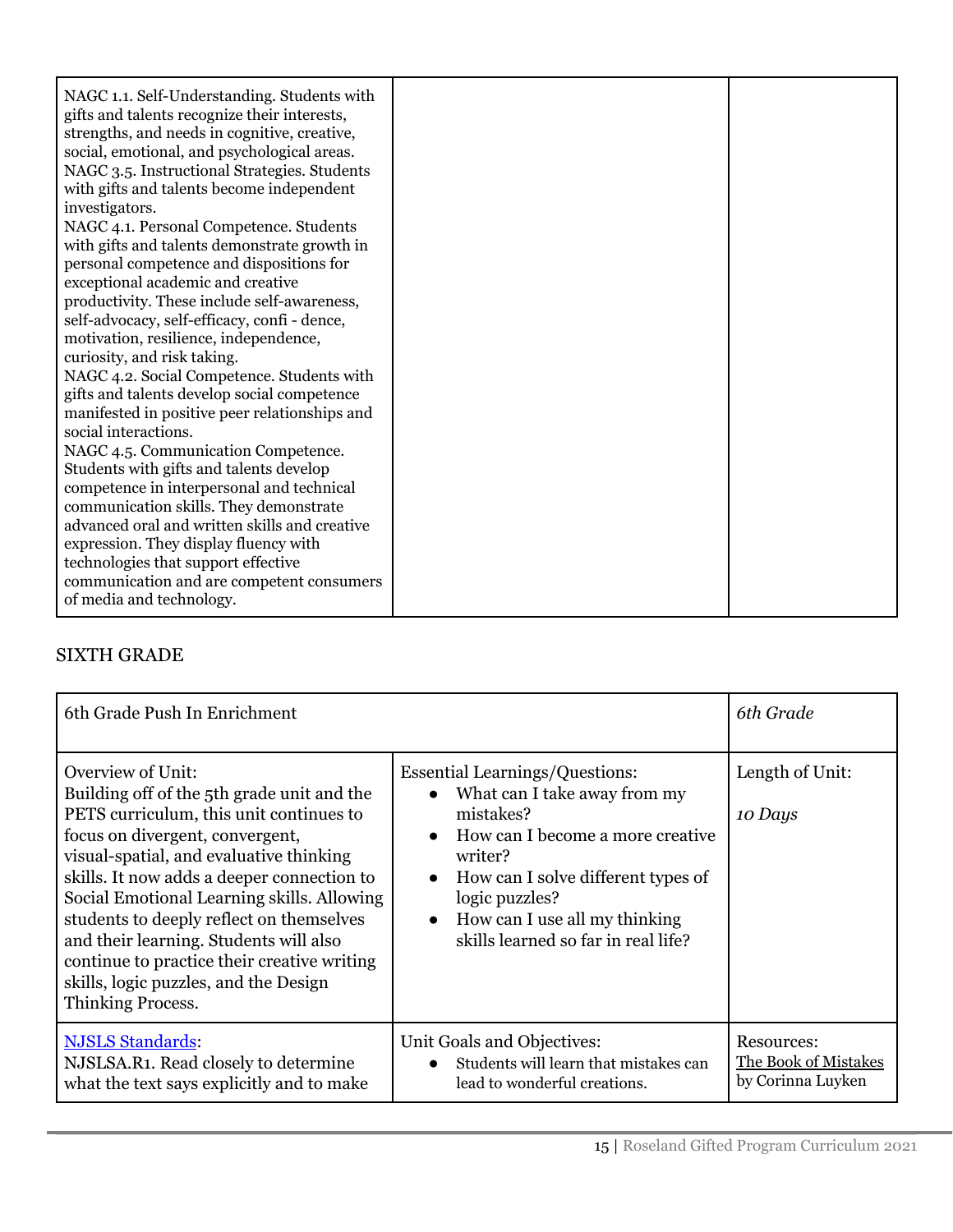logical inferences and relevant connections from it; cite specific textual evidence when writing or speaking to support conclusions drawn from the text. NJSLSA.R4. Interpret words and phrases as they are used in a text, including determining technical, connotative, and figurative meanings, and analyze how specific word choices shape meaning or tone.

NJSLSA.SL1. Prepare for and participate effectively in a range of conversations and collaborations with diverse partners, building on others' ideas and expressing their own clearly and persuasively. NJSLSA.SL2. Integrate and evaluate information presented in diverse media and formats, including visually, quantitatively, and orally. NJSLSA.L5. Demonstrate understanding of word relationships and nuances in word meanings.

Mathematical Practices 1. Make sense of problems and persevere in solving them. 2. Reason abstractly and quantitatively. 3. Construct viable arguments and critique the reasoning of others.8. Look for and express regularity in repeated reasoning

MS-ETS1-1 Define the criteria and constraints of a design problem with sufficient precision to ensure a successful solution, taking into account relevant scientific principles and potential impacts on people and the natural environment that may limit possible solutions. MS-ETS1-2 Evaluate competing design solutions using a systematic process to determine how well they meet the criteria and constraints of the problem. MS-ETS1-3 Analyze data from tests to determine similarities and differences among several design solutions to identify the best characteristics of each that can be combined into a new solution to better meet the criteria for success.

- Students will practice creative writing through brainstorming, elaboration, and humor.
- Students will solve various types of logic puzzles using inventive and visual-spatial thinking.
- Students will use all of the thinking skills they have learned so far to complete various STEAM challenges.

Mistake [Drawings](https://drive.google.com/file/d/1CNGkFtRqwi0753mew_-Dbi2eBVtsTX3K/view?usp=sharing) Picture [Prompts](http://visualprompts.weebly.com/language-arts.html) Journey by Aaron Becker Rebus [Puzzles](http://www.vella-zarb.com/thomas/rebuses.html) Logic [Puzzles](http://www.mysterymaster.com/puzzles/) Logic [Puzzles](https://logic.puzzlebaron.com/) [KenKen](http://www.kenken.com) Puzzles [Braingle](https://www.braingle.com/) **[Cryptograms](http://highschool.spsd.org/crypt/index.html) [Onlines](http://highschool.spsd.org/crypt/index.html)** Set [Game](http://www.setgame.com) [Jamboard](https://linktr.ee/GiftedTawk) Puzzles [Leaning](https://www.teachengineering.org/activities/view/cub_mechanics_lesson10_activity1) Tower of [Pasta](https://www.teachengineering.org/activities/view/cub_mechanics_lesson10_activity1) [Design](https://www.teachengineering.org/activities/view/cub_airplanes_lesson10_activity1) a Flying [Machine](https://www.teachengineering.org/activities/view/cub_airplanes_lesson10_activity1) [Build](https://www.sciencebuddies.org/stem-activities/make-sports-equipment#summary) Your Own [Sports](https://www.sciencebuddies.org/stem-activities/make-sports-equipment#summary) Game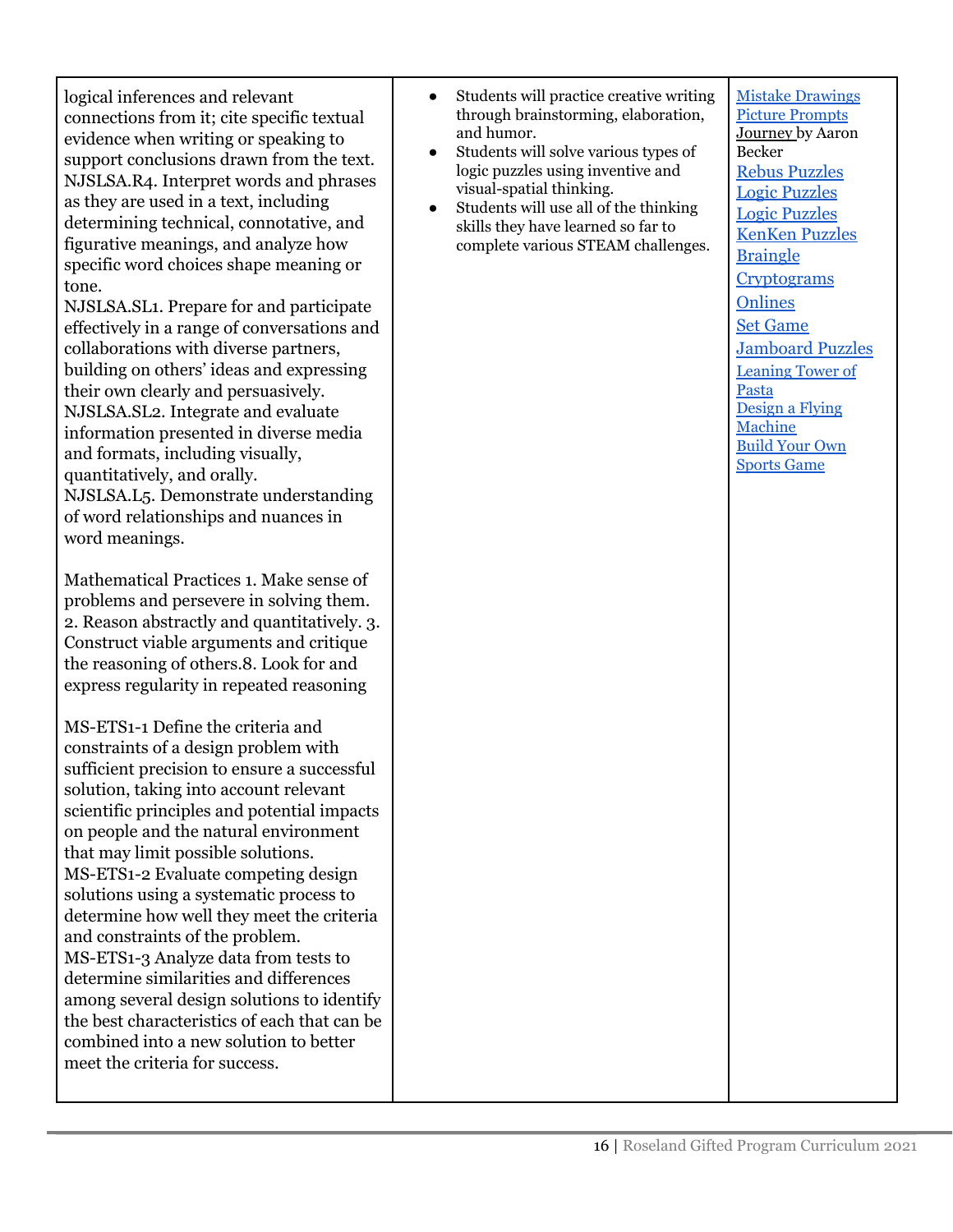| NAGC 1.1. Self-Understanding. Students with<br>gifts and talents recognize their interests,<br>strengths, and needs in cognitive, creative,<br>social, emotional, and psychological areas.<br>NAGC 3.5. Instructional Strategies. Students<br>with gifts and talents become independent<br>investigators.<br>NAGC 4.1. Personal Competence. Students<br>with gifts and talents demonstrate growth in<br>personal competence and dispositions for<br>exceptional academic and creative<br>productivity. These include self-awareness,<br>self-advocacy, self-efficacy, confi - dence,<br>motivation, resilience, independence,<br>curiosity, and risk taking.<br>NAGC 4.2. Social Competence. Students with<br>gifts and talents develop social competence<br>manifested in positive peer relationships and<br>social interactions.<br>NAGC 4.5. Communication Competence.<br>Students with gifts and talents develop<br>competence in interpersonal and technical<br>communication skills. They demonstrate<br>advanced oral and written skills and creative<br>expression. They display fluency with |  |
|-------------------------------------------------------------------------------------------------------------------------------------------------------------------------------------------------------------------------------------------------------------------------------------------------------------------------------------------------------------------------------------------------------------------------------------------------------------------------------------------------------------------------------------------------------------------------------------------------------------------------------------------------------------------------------------------------------------------------------------------------------------------------------------------------------------------------------------------------------------------------------------------------------------------------------------------------------------------------------------------------------------------------------------------------------------------------------------------------------|--|
| technologies that support effective<br>communication and are competent consumers<br>of media and technology.                                                                                                                                                                                                                                                                                                                                                                                                                                                                                                                                                                                                                                                                                                                                                                                                                                                                                                                                                                                          |  |

## **UNITS (Small Group, Pull-Out)**

## FOURTH -SIXTH GRADE

| Unit 1: Genius hour                                                                                                                                                                                                                                                                                                                                                                                                                                                                                                                                                   |                                                                                                                                                                                                                                              | 4th-6th<br><b>Small Group</b> |
|-----------------------------------------------------------------------------------------------------------------------------------------------------------------------------------------------------------------------------------------------------------------------------------------------------------------------------------------------------------------------------------------------------------------------------------------------------------------------------------------------------------------------------------------------------------------------|----------------------------------------------------------------------------------------------------------------------------------------------------------------------------------------------------------------------------------------------|-------------------------------|
| Overview of Unit: Genius Hour is an<br>excellent way for students to hone in on<br>their strengths and passions. This unit<br>will allow for students to pick a topic they<br>want to learn more about it and research<br>it themselves. Students learn the<br>difference between a thin question and a<br>thick question. They also get to choose<br>how they want to present their findings to<br>the class. They can create a slideshow, a<br>poster, a video, the possibilities are<br>endless. This unit let's students build on<br>their strengths and talents. | <b>Essential Learnings/Questions:</b><br>• What is a thick question?<br>What is a topic I want to learn<br>$\bullet$<br>more about?<br>What is a topic I am passionate<br>$\bullet$<br>about?<br>How can I present my findings?<br>$\bullet$ | Length of Unit:<br>9          |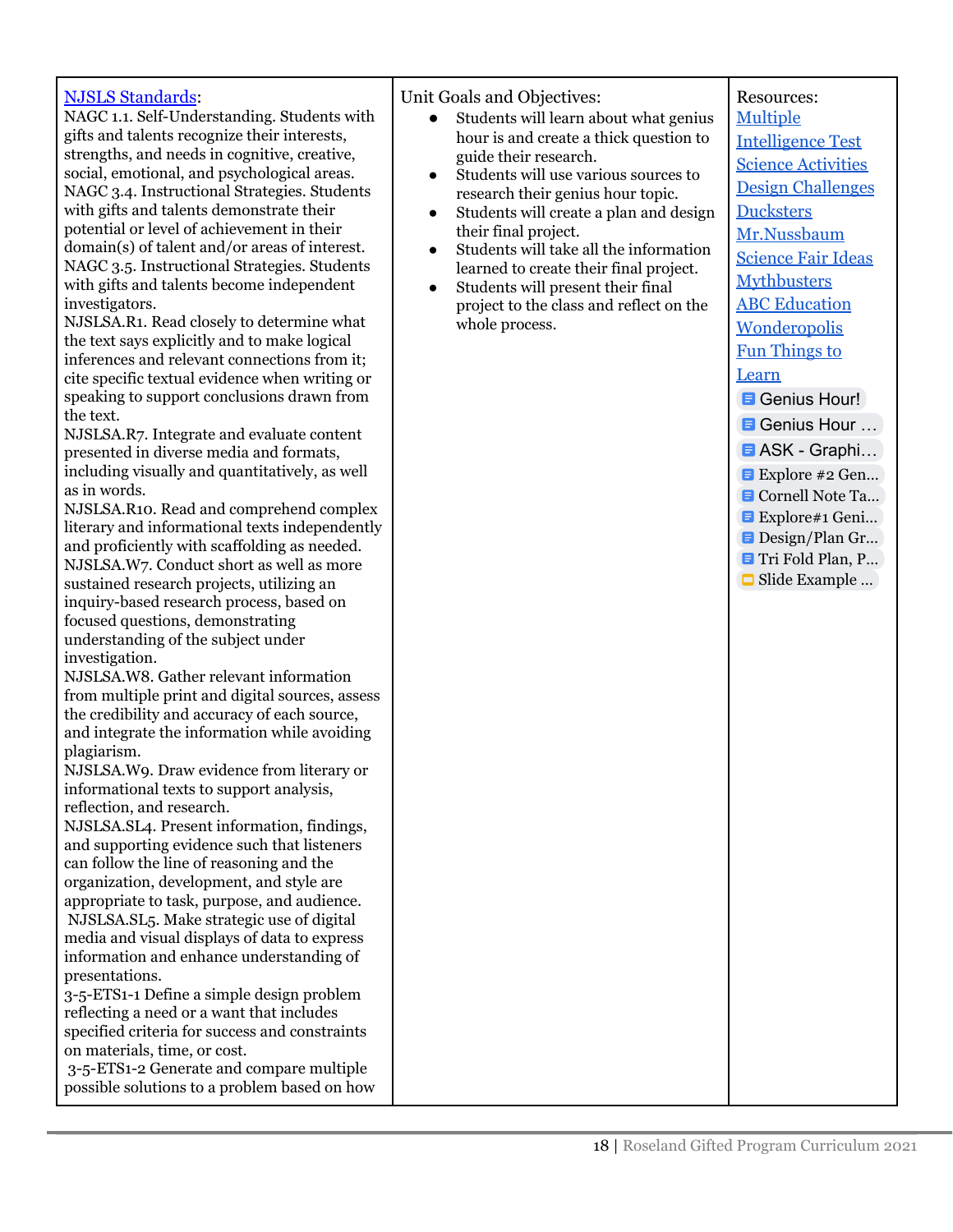| Unit 2: STEAM                                                                                                                                                                                                                                                                                                                                                                                                                                                                                                                                                                                                                                                                                                                                                                                                                                                                                                                                                                                 |                                                                                                                                                                                                                                                                                                                                                                                                                                                                                                                                                                                                                              | 4th-6th<br>Small Group                                                                                                                                                     |
|-----------------------------------------------------------------------------------------------------------------------------------------------------------------------------------------------------------------------------------------------------------------------------------------------------------------------------------------------------------------------------------------------------------------------------------------------------------------------------------------------------------------------------------------------------------------------------------------------------------------------------------------------------------------------------------------------------------------------------------------------------------------------------------------------------------------------------------------------------------------------------------------------------------------------------------------------------------------------------------------------|------------------------------------------------------------------------------------------------------------------------------------------------------------------------------------------------------------------------------------------------------------------------------------------------------------------------------------------------------------------------------------------------------------------------------------------------------------------------------------------------------------------------------------------------------------------------------------------------------------------------------|----------------------------------------------------------------------------------------------------------------------------------------------------------------------------|
| Overview of Unit:<br>In this unit, students will work together<br>and independently on various STEAM<br>challenges and projects. Students will be<br>using the scientific method, the design<br>thinking process, creative thinking, and<br>inventive thinking skills. This is a<br>hands-on unit that encourages students to<br>investigate and learn about each letter in<br>STEAM. The challenges/projects will vary<br>by grade level.                                                                                                                                                                                                                                                                                                                                                                                                                                                                                                                                                    | <b>Essential Learnings/Questions:</b><br>What is STEAM?<br>How is STEAM used in everyday<br>life?<br>How can I use the Design<br>$\bullet$<br>Thinking Process and the<br>Scientific Method in everyday life?                                                                                                                                                                                                                                                                                                                                                                                                                | Length of Unit:<br>9                                                                                                                                                       |
| <b>NJSLS Standards:</b><br>3-5-ETS1-1 Define a simple design<br>problem reflecting a need or a want that<br>includes specified criteria for success and<br>constraints on materials, time, or cost.<br>3-5-ETS1-2 Generate and compare<br>multiple possible solutions to a problem<br>based on how well each is likely to meet<br>the criteria and constraints of the<br>problem. 3-5-ETS1-3 Plan and carry out<br>fair tests in which variables are controlled<br>and failure points are considered to<br>identify aspects of a model or prototype<br>that can be improved.<br>MP.2 Reason abstractly and<br>quantitatively.<br>MP.4 Model with mathematics.<br>MP.5 Use appropriate tools strategically.<br>3-5.0A Operations and Algebraic<br>Thinking<br>RI.5.1 Quote accurately from a text when<br>explaining what the text says explicitly<br>and when drawing inferences from the<br>text.<br>RI.5.1 Draw on information from multiple<br>print or digital sources, demonstrating the | Unit Goals and Objectives: (what will be<br>measured? What skills/strategies will<br>students utilize? outcomes?)<br>Students will learn what STEAM is<br>and determine how they can use it in<br>everyday life.<br>Students will research a scientific<br>$\bullet$<br>issue and present their findings to the<br>class.<br>Students will use the Design Thinking<br>$\bullet$<br>Process to solve an engineering<br>challenge.<br>Students will create hands-on art<br>$\bullet$<br>centered STEAM projects.<br>Students will apply everyday life math<br>$\bullet$<br>skills when completing various<br>STEAM challenges. | Resources:<br>(hyperlink when<br>you can)<br><b>STEAM Art</b><br>Projects<br><b>Engineering</b><br>Projects<br><b>Rube Goldberg</b><br>Lessons<br><b>Teach Engineering</b> |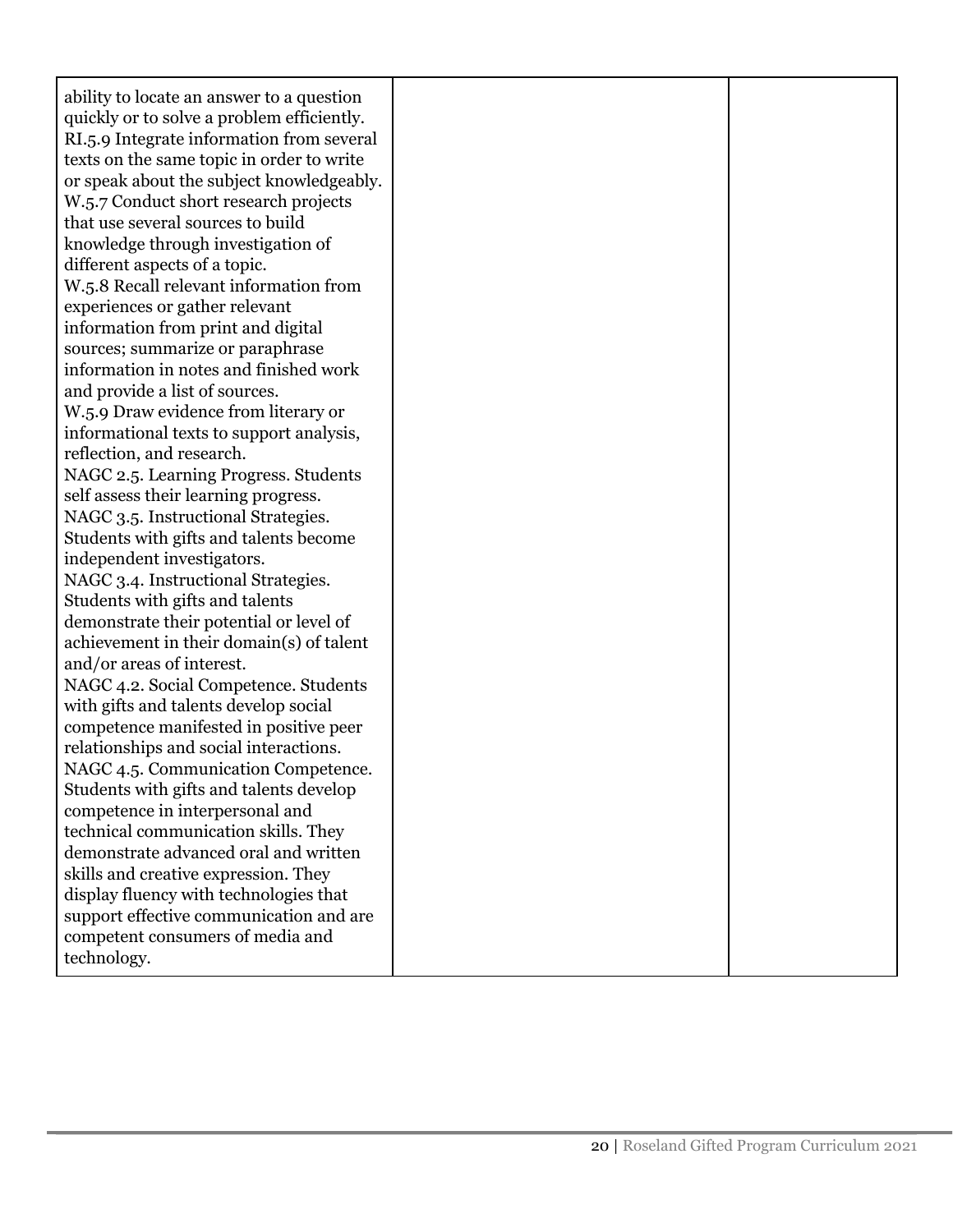| Unit Title: SEL/Social Justice                                                                                                                                                                                                                                                                                                                                                                                                                                                                                                                                                                                                                                                                                                                                                                                                                                                                                                                                                                                                                                                                                                                                                                                                                                                                                                                                               |                                                                                                                                                                                                                                                                                                                                                                                                                                                                                                                                                                                                                                                                                                                                                                                                                                                                                                  | 4th-6th<br>Small Group                                                                                                                                                                                                                                                                            |
|------------------------------------------------------------------------------------------------------------------------------------------------------------------------------------------------------------------------------------------------------------------------------------------------------------------------------------------------------------------------------------------------------------------------------------------------------------------------------------------------------------------------------------------------------------------------------------------------------------------------------------------------------------------------------------------------------------------------------------------------------------------------------------------------------------------------------------------------------------------------------------------------------------------------------------------------------------------------------------------------------------------------------------------------------------------------------------------------------------------------------------------------------------------------------------------------------------------------------------------------------------------------------------------------------------------------------------------------------------------------------|--------------------------------------------------------------------------------------------------------------------------------------------------------------------------------------------------------------------------------------------------------------------------------------------------------------------------------------------------------------------------------------------------------------------------------------------------------------------------------------------------------------------------------------------------------------------------------------------------------------------------------------------------------------------------------------------------------------------------------------------------------------------------------------------------------------------------------------------------------------------------------------------------|---------------------------------------------------------------------------------------------------------------------------------------------------------------------------------------------------------------------------------------------------------------------------------------------------|
| Overview of Unit:<br>This unit is all about Social Emotional<br>Learning (SEL) and social justice. It is<br>extremely important for gifted students to<br>understand themselves. This unit will<br>help them learn more about themselves<br>and others. It will also teach them how to<br>advocate for themselves and clothes. They<br>should take what they learn from this unit<br>and apply it to everyday life.                                                                                                                                                                                                                                                                                                                                                                                                                                                                                                                                                                                                                                                                                                                                                                                                                                                                                                                                                          | <b>Essential Learnings/Questions:</b><br>What is Social Emotional Learning<br>(SEL)?<br>What is social justice?<br>$\bullet$<br>How can I advocate for myself and<br>$\bullet$<br>others?<br>What makes me like no one else?<br>$\bullet$<br>How am I alike and different from<br>$\bullet$<br>others?                                                                                                                                                                                                                                                                                                                                                                                                                                                                                                                                                                                           | Length of Unit:<br># of days<br>9                                                                                                                                                                                                                                                                 |
| <b>NJSLS Standards:</b><br>ID.3-5.1 I know and like who I am and can<br>talk about my family and myself and<br>describe our various group identities.<br>DI.3-5.6 I like knowing people who are<br>like me and different from me, and I treat<br>each person with respect.<br>DI.3-5.7 I have accurate, respectful words<br>to describe how I am similar to and<br>different from people who share my<br>identities and those who have other<br>identities.<br>JU.3-5.11 I try and get to know people as<br>individuals because I know it is unfair to<br>think all people in a shared identity group<br>are the same.<br>AC.3-5.16 I pay attention to how people<br>(including myself) are treated, and I try<br>to treat others how I like to be treated.<br>AC.3-5.17 I know it's important for me to<br>stand up for myself and for others, and I<br>know how to get help if I need ideas on<br>how to do this.<br>NAGC 1.1. Self-Understanding. Students<br>with gifts and talents recognize their<br>interests, strengths, and needs in<br>cognitive, creative, social, emotional, and<br>psychological areas.<br>NAGC 1.2. Self-Understanding. Students<br>with gifts and talents demonstrate<br>understanding of how they learn and<br>recognize the influences of their<br>identities, cultures, beliefs, traditions, and<br>values on their learning and behavior. | Unit Goals and Objectives: (what will be<br>measured? What skills/strategies will<br>students utilize? outcomes?)<br>Students will be able to describe<br>$\bullet$<br>themselves (strengths, challenges,<br>goals) and identify gifted traits in<br>themselves.<br>Students will be able to identify<br>different coping strategies they can<br>use when getting stressed or<br>overwhelmed.<br>Students will be able to understand<br>$\bullet$<br>and respectfully explain differences<br>they may see in other people.<br>Students will be able to understand<br>$\bullet$<br>and respectfully explain actions they<br>can take to support others with<br>differences from themselves.<br>Students will be able to explain what<br>$\bullet$<br>social justice is.<br>Students will form "I AM" (Inform,<br>$\bullet$<br>Act, Maintain) statements about<br>different social justice topics. | Resources:<br>(hyperlink when<br>you can)<br>Who Am I Unit<br><b>Gifted Traits in Me</b><br>Coping with<br>Perfectionism<br><b>Disability</b><br><b>Awareness</b><br><b>Civic Action and</b><br><b>Change Lesson</b><br><b>Stress Lesson</b><br><b>Coping Strategies</b><br><b>GT SEL Lessons</b> |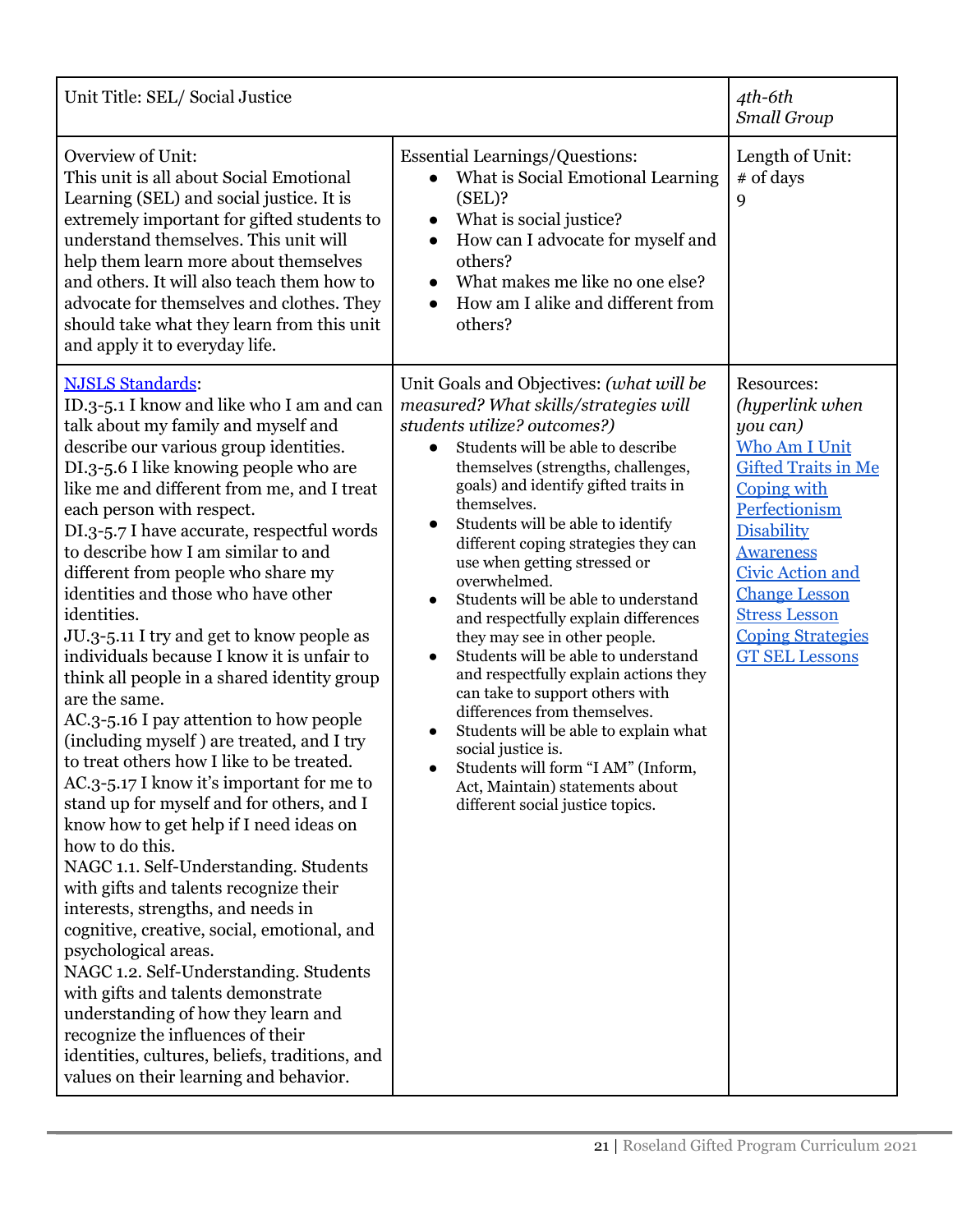| NAGC 1.3. Self-Understanding. Students    |  |
|-------------------------------------------|--|
| with gifts and talents demonstrate        |  |
| understanding of and respect for          |  |
| similarities and differences between      |  |
| themselves and their cognitive and        |  |
| chronological peer groups and others in   |  |
| the general population.                   |  |
| NAGC 3.2. Talent Development. Students    |  |
| with gifts and talents demonstrate growth |  |
| in social and emotional and psychosocial  |  |
| skills necessary for achievement in their |  |
| domain(s) of talent and/or areas of       |  |
| interest.                                 |  |
| NAGC 3.3. Responsiveness to Diversity.    |  |
| Students with gifts and talents develop   |  |
| knowledge and skills for living in and    |  |
| contributing to a diverse and global      |  |
| society.                                  |  |
| NAGC 4.1. Personal Competence.            |  |
| Students with gifts and talents           |  |
| demonstrate growth in personal            |  |
| competence and dispositions for           |  |
| exceptional academic and creative         |  |
| productivity. These include               |  |
| self-awareness, self-advocacy,            |  |
| self-efficacy, confi - dence, motivation, |  |
| resilience, independence, curiosity, and  |  |
| risk taking.                              |  |
| NAGC 4.2. Social Competence. Students     |  |
| with gifts and talents develop social     |  |
| competence manifested in positive peer    |  |
| relationships and social interactions.    |  |
| NAGC 4.3. Responsibility and Leadership.  |  |
| Students with gifts and talents           |  |
| demonstrate personal and social           |  |
| responsibility.                           |  |

| Unit Title: Logic/Math                                                                                                                                                                                                                                                                      |                                                                                                                                                                                                       | $4th$ -6th<br>Small Group           |
|---------------------------------------------------------------------------------------------------------------------------------------------------------------------------------------------------------------------------------------------------------------------------------------------|-------------------------------------------------------------------------------------------------------------------------------------------------------------------------------------------------------|-------------------------------------|
| Overview of Unit:<br>In this unit, students will take all the skills<br>they have learned so far to solve various<br>logic and math puzzles. They will also play<br>different logic and math games, such as<br>challenge 24 and tribond kids. This unit<br>allows students to embrace their | <b>Essential Learnings/Questions:</b><br>• How can I best solve a logic or<br>math puzzle?<br>What logic strategies can I use in<br>$\bullet$<br>everyday life?<br>• How can I beat my highest score? | Length of Unit:<br>$#$ of days<br>9 |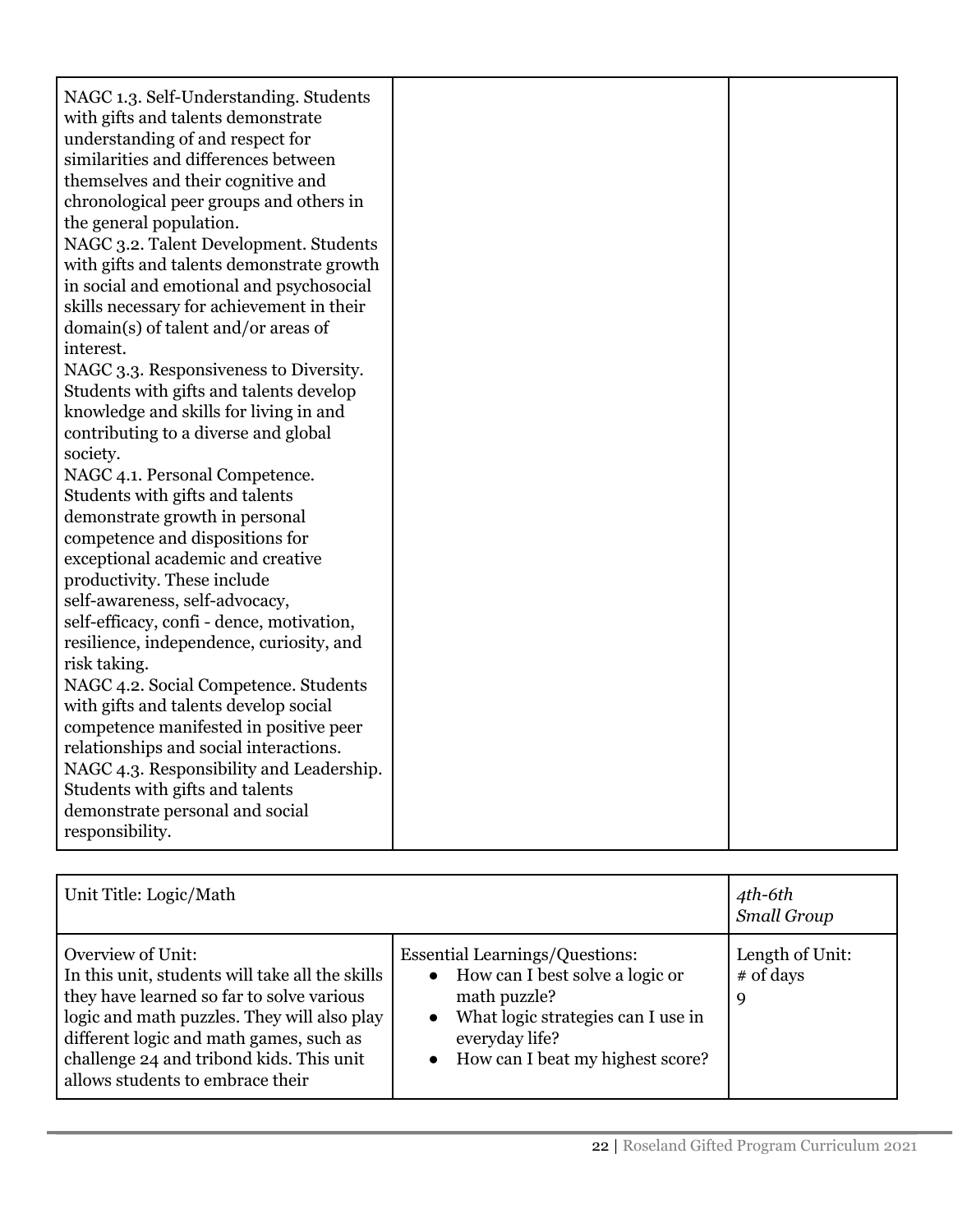| competitive side while still practicing<br>different skills.                                                                                                                                                                                                                                                                                                                                                                                                                                                                                                                                                                                                                                                                                                                                                                                                                                                                                                                                                                                                                                                                                                                                                                                                                                                                                                                                                                                                                                                                                                                                                                                                                                                                                                                               |                                                                                                                                                                                                                                                                                                                                                                                                                                                                                                                        |                                                                                                                                                                                                                                                                                                                                                                                                                                                                                                                                                                                                                                                                                                                                                                                                                                                                                                                                                                                                                                                            |
|--------------------------------------------------------------------------------------------------------------------------------------------------------------------------------------------------------------------------------------------------------------------------------------------------------------------------------------------------------------------------------------------------------------------------------------------------------------------------------------------------------------------------------------------------------------------------------------------------------------------------------------------------------------------------------------------------------------------------------------------------------------------------------------------------------------------------------------------------------------------------------------------------------------------------------------------------------------------------------------------------------------------------------------------------------------------------------------------------------------------------------------------------------------------------------------------------------------------------------------------------------------------------------------------------------------------------------------------------------------------------------------------------------------------------------------------------------------------------------------------------------------------------------------------------------------------------------------------------------------------------------------------------------------------------------------------------------------------------------------------------------------------------------------------|------------------------------------------------------------------------------------------------------------------------------------------------------------------------------------------------------------------------------------------------------------------------------------------------------------------------------------------------------------------------------------------------------------------------------------------------------------------------------------------------------------------------|------------------------------------------------------------------------------------------------------------------------------------------------------------------------------------------------------------------------------------------------------------------------------------------------------------------------------------------------------------------------------------------------------------------------------------------------------------------------------------------------------------------------------------------------------------------------------------------------------------------------------------------------------------------------------------------------------------------------------------------------------------------------------------------------------------------------------------------------------------------------------------------------------------------------------------------------------------------------------------------------------------------------------------------------------------|
| <b>NJSLS Standards:</b><br>NAGC 1.1. Self-Understanding. Students with<br>gifts and talents recognize their interests,<br>strengths, and needs in cognitive, creative,<br>social, emotional, and psychological areas.<br>NAGC 2.5. Learning Progress. Students self<br>assess their learning progress.<br>NAGC 3.4. Instructional Strategies. Students<br>with gifts and talents demonstrate their<br>potential or level of achievement in their<br>domain(s) of talent and/or areas of interest.<br>NAGC 3.5. Instructional Strategies. Students<br>with gifts and talents become independent<br>investigators.<br>NAGC 4.2. Social Competence. Students with<br>gifts and talents develop social competence<br>manifested in positive peer relationships and<br>social interactions.<br>Mathematical Practices 1. Make sense of<br>problems and persevere in solving them.2.<br>Reason abstractly and quantitatively. 3.<br>Construct viable arguments and critique the<br>reasoning of others.4. Model with<br>mathematics. 5. Use appropriate tools<br>strategically. 6. Attend to precision.<br>7. Look for and make use of structure.8. Look<br>for and express regularity in repeated<br>reasoning<br>NJSLSA.R1. Read closely to determine what<br>the text says explicitly and to make logical<br>inferences and relevant connections from it;<br>cite specific textual evidence when writing or<br>speaking to support conclusions drawn from<br>the text.<br>NJSLSA.R4. Interpret words and phrases as<br>they are used in a text, including determining<br>technical, connotative, and figurative<br>meanings, and analyze how specific word<br>choices shape meaning or tone.<br>NJSLSA.L5. Demonstrate understanding of<br>word relationships and nuances in word<br>meanings | Unit Goals and Objectives: (what will be<br>measured? What skills/strategies will<br>students utilize? outcomes?)<br>Students will be able to use<br>$\bullet$<br>different thinking strategies to<br>solve various logic and math<br>puzzles.<br>Students will be able to use<br>$\bullet$<br>different problem solving<br>strategies to solve various logic<br>and math puzzles.<br>Students will engage in<br>$\bullet$<br>competition with other students<br>and have good sportsmanship no<br>matter the outcome. | <b>NJSLS Standards:</b><br>NAGC 1.1.<br>Self-Understanding.<br>Students with gifts<br>and talents recognize<br>their interests,<br>strengths, and needs<br>in cognitive, creative,<br>social, emotional, and<br>psychological areas.<br>NAGC 2.5. Learning<br>Progress. Students<br>self assess their<br>learning progress.<br>NAGC 3.4.<br>Instructional<br>Strategies. Students<br>with gifts and talents<br>demonstrate their<br>potential or level of<br>achievement in their<br>domain(s) of talent<br>and/or areas of<br>interest.<br>NAGC 3.5.<br>Instructional<br>Strategies. Students<br>with gifts and talents<br>become independent<br>investigators.<br>NAGC 4.2. Social<br>Competence.<br>Students with gifts<br>and talents develop<br>social competence<br>manifested in positive<br>peer relationships<br>and social<br>interactions.<br>Mathematical<br>Practices 1. Make<br>sense of problems<br>and persevere in<br>solving them.2.<br>Reason abstractly and<br>quantitatively. 3.<br>Construct viable<br>arguments and<br>critique the |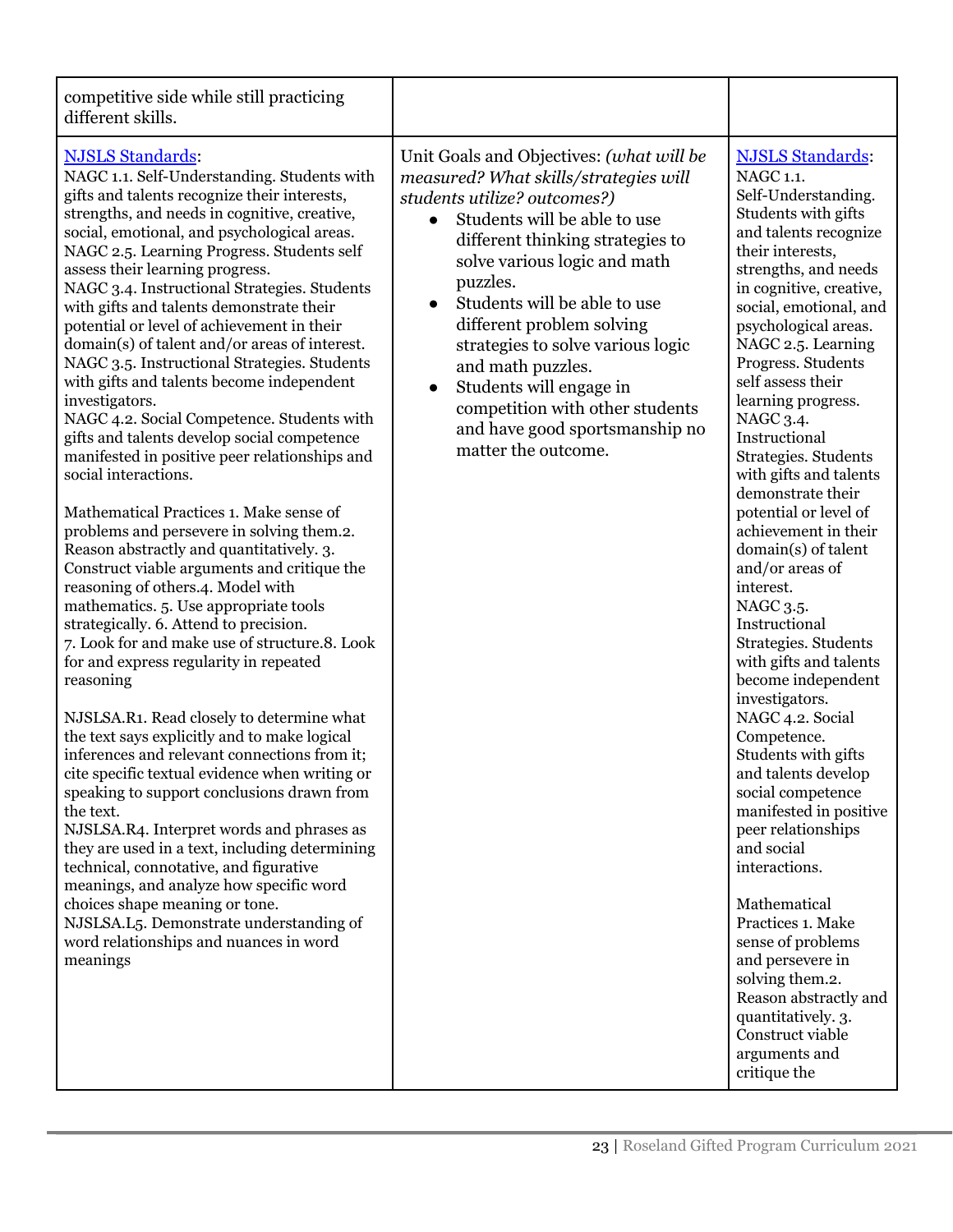|  | reasoning of others.4.<br>Model with<br>mathematics. 5. Use<br>appropriate tools<br>strategically. 6.<br>Attend to precision.<br>7. Look for and make<br>use of structure.8.<br>Look for and express<br>regularity in repeated<br>reasoning                                                                                                                                                                                                                                                                                                         |
|--|-----------------------------------------------------------------------------------------------------------------------------------------------------------------------------------------------------------------------------------------------------------------------------------------------------------------------------------------------------------------------------------------------------------------------------------------------------------------------------------------------------------------------------------------------------|
|  | NJSLSA.R1. Read<br>closely to determine<br>what the text says<br>explicitly and to make<br>logical inferences and<br>relevant connections<br>from it; cite specific<br>textual evidence<br>when writing or<br>speaking to support<br>conclusions drawn<br>from the text.<br>NJSLSA.R4.<br>Interpret words and<br>phrases as they are<br>used in a text,<br>including<br>determining<br>technical,<br>connotative, and<br>figurative meanings,<br>and analyze how<br>specific word choices<br>shape meaning or<br>tone.<br>NJSLSA.L5.<br>Demonstrate |
|  | understanding of<br>word relationships<br>and nuances in word<br>meanings                                                                                                                                                                                                                                                                                                                                                                                                                                                                           |

| Unit Title: Ted Talks                                                                                                                                                                         |                                                                                                                                                                        | 4th-6th<br>Small Group            |
|-----------------------------------------------------------------------------------------------------------------------------------------------------------------------------------------------|------------------------------------------------------------------------------------------------------------------------------------------------------------------------|-----------------------------------|
| Overview of Unit:<br>This unit will encompass all of the skills<br>learned throughout the entire year.<br>Students get to choose something they are<br>passionate about and create a TED Talk | <b>Essential Learnings/Questions:</b><br>What is a TED Talk and how does<br>$\bullet$<br>it help others?<br>How can my TED Talk inform or<br>$\bullet$<br>help others? | Length of Unit:<br># of days<br>9 |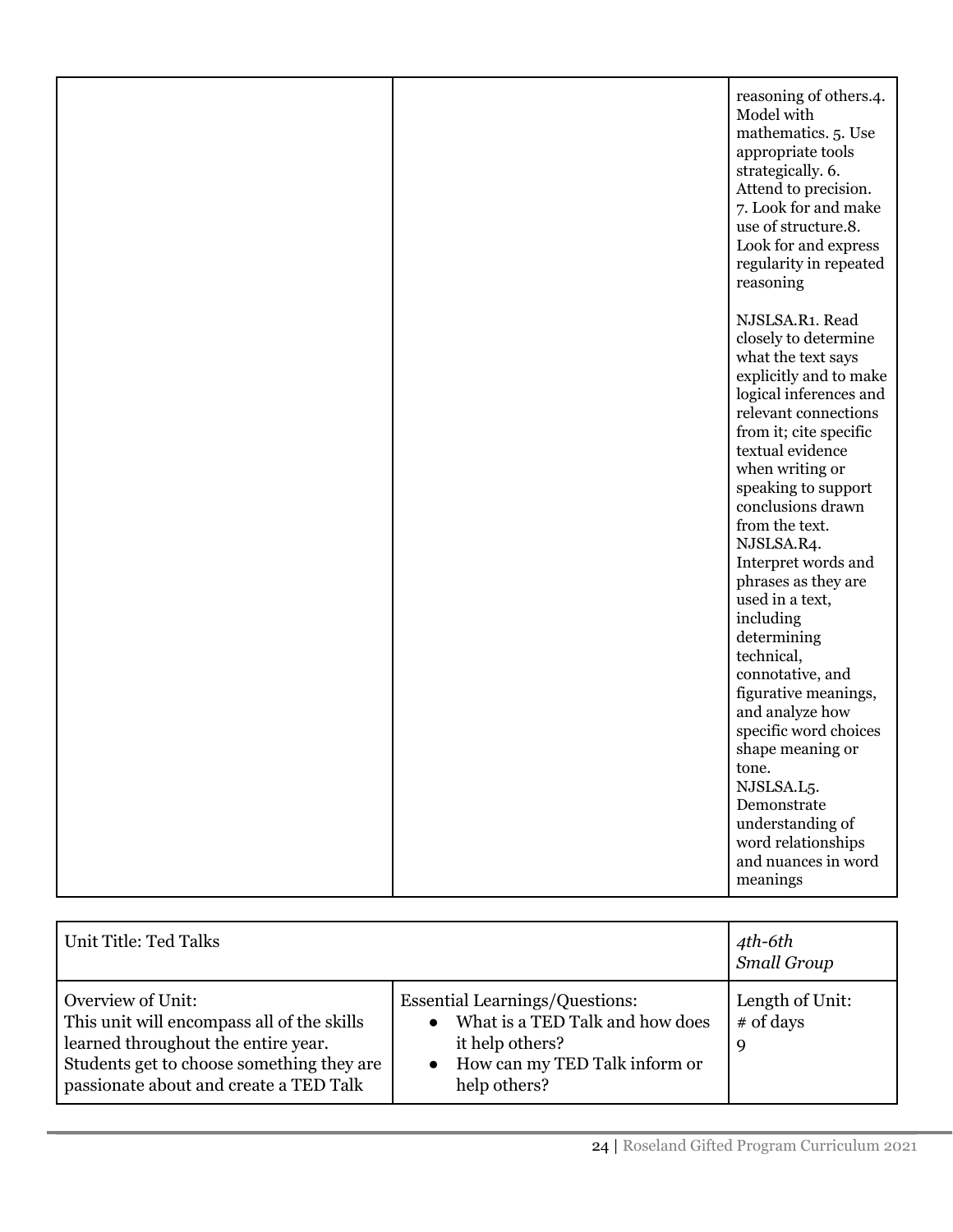| on it. They are developing knowledge and<br>skills for living in and contributing to a<br>diverse and global society. This unit also<br>will help students refine their public<br>speaking skills.                                                                                                                                                                                                                                                                                                                                                                                                                                                                                                                                                                                                                                                                                                                                                                                                                                                                                                                                                                                                                                                                                                                                                                                                                                                                                                                                                                                                                   | How can I give the best<br>presentation?                                                                                                                                                                                                                                                                                                                                                                                                                                                                                                                                        |                                                                                                                                                                         |
|----------------------------------------------------------------------------------------------------------------------------------------------------------------------------------------------------------------------------------------------------------------------------------------------------------------------------------------------------------------------------------------------------------------------------------------------------------------------------------------------------------------------------------------------------------------------------------------------------------------------------------------------------------------------------------------------------------------------------------------------------------------------------------------------------------------------------------------------------------------------------------------------------------------------------------------------------------------------------------------------------------------------------------------------------------------------------------------------------------------------------------------------------------------------------------------------------------------------------------------------------------------------------------------------------------------------------------------------------------------------------------------------------------------------------------------------------------------------------------------------------------------------------------------------------------------------------------------------------------------------|---------------------------------------------------------------------------------------------------------------------------------------------------------------------------------------------------------------------------------------------------------------------------------------------------------------------------------------------------------------------------------------------------------------------------------------------------------------------------------------------------------------------------------------------------------------------------------|-------------------------------------------------------------------------------------------------------------------------------------------------------------------------|
| <b>NJSLS Standards:</b><br>NAGC 1.1. Self-Understanding. Students<br>with gifts and talents recognize their<br>interests, strengths, and needs in<br>cognitive, creative, social, emotional, and<br>psychological areas.<br>NAGC 4.1. Personal Competence.<br>Students with gifts and talents<br>demonstrate growth in personal<br>competence and dispositions for<br>exceptional academic and creative<br>productivity. These include<br>self-awareness, self-advocacy,<br>self-efficacy, confi - dence, motivation,<br>resilience, independence, curiosity, and<br>risk taking.<br>NAGC 4.2. Social Competence. Students<br>with gifts and talents develop social<br>competence manifested in positive peer<br>relationships and social interactions.<br>NAGC 4.2. Social Competence. Students<br>with gifts and talents develop social<br>competence manifested in positive peer<br>relationships and social interactions.<br>NAGC 4.5. Communication Competence.<br>Students with gifts and talents develop<br>competence in interpersonal and<br>technical communication skills. They<br>demonstrate advanced oral and written<br>skills and creative expression. They<br>display fluency with technologies that<br>support effective communication and are<br>competent consumers of media and<br>technology<br>NAGC 3.3. Responsiveness to Diversity.<br>Students with gifts and talents develop<br>knowledge and skills for living in and<br>contributing to a diverse and global<br>society.<br>NAGC 3.5. Instructional Strategies.<br>Students with gifts and talents become<br>independent investigators. | Unit Goals and Objectives: (what will be<br>measured? What skills/strategies will<br>students utilize? outcomes?)<br>Students will be able to explain<br>$\bullet$<br>and understand what a TED Talk<br>is.<br>Students will be able to plan and<br>$\bullet$<br>research a topic for their TED<br>Talk.<br>Students will be able to present<br>$\bullet$<br>their TED Talk to the class.<br>Students will be able to record<br>their TED Talk to share with<br>others.<br>Students will be able to give and<br>$\bullet$<br>receive feedback with peers on<br>their TED Talks. | Resources:<br>(hyperlink when<br>you can)<br><b>TED Talks for Kids</b><br><b>TED Talks BY Kids</b><br><b>Student TED Talk</b><br><b>Examples</b><br><b>TEDTalkProje</b> |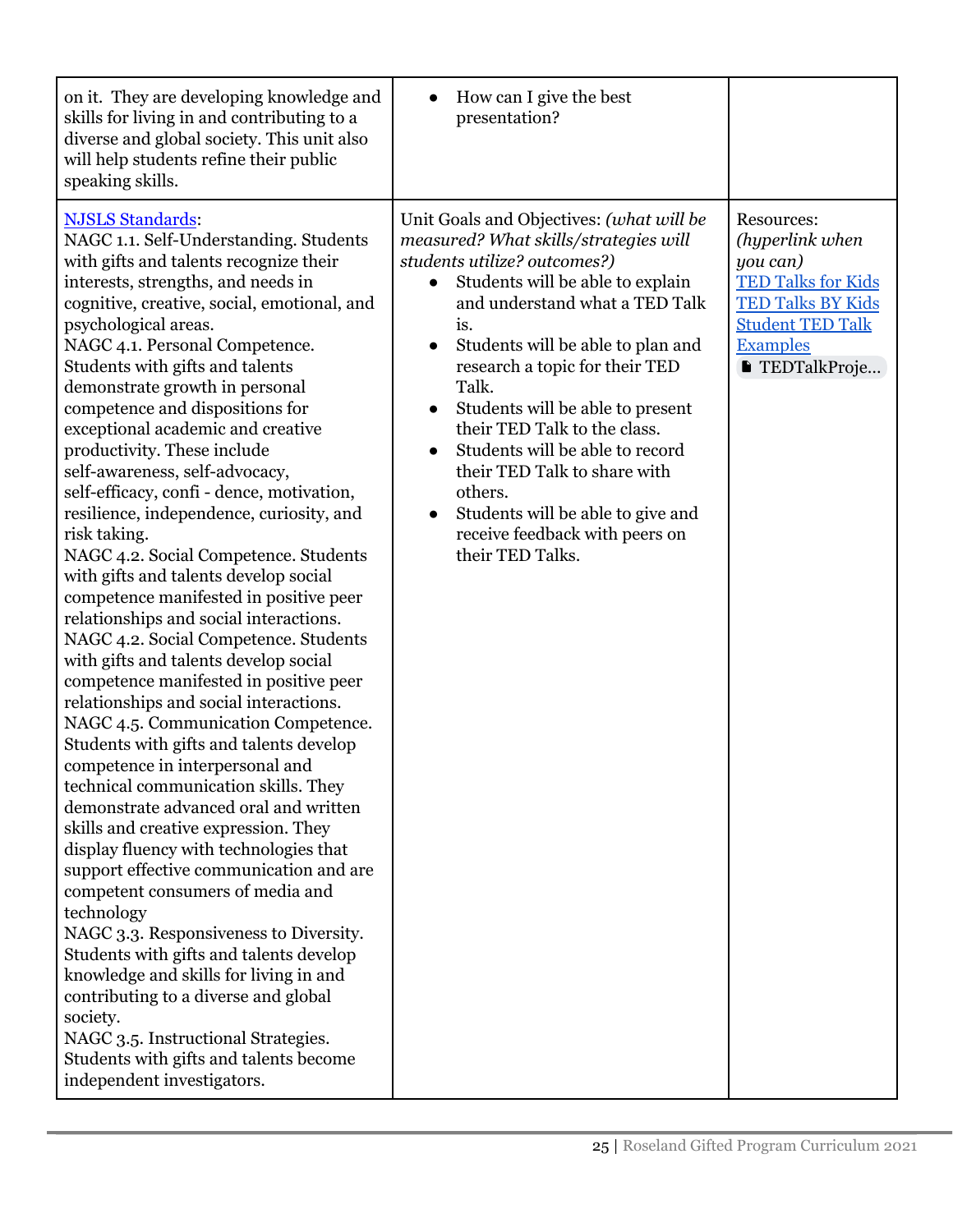| NJSLSA.SL1. Prepare for and participate     |  |
|---------------------------------------------|--|
| effectively in a range of conversations and |  |
| collaborations with diverse partners,       |  |
| building on others' ideas and expressing    |  |
| their own clearly and persuasively.         |  |
| NJSLSA.SL2. Integrate and evaluate          |  |
| information presented in diverse media      |  |
| and formats, including visually,            |  |
| quantitatively, and orally.                 |  |
| NJSLSA.SL3. Evaluate a speaker's point      |  |
| of view, reasoning, and use of evidence     |  |
| and rhetoric.                               |  |
| NJSLSA.SL4. Present information,            |  |
| findings, and supporting evidence such      |  |
| that listeners can follow the line of       |  |
| reasoning and the organization,             |  |
| development, and style are appropriate to   |  |
| task, purpose, and audience.                |  |
| NJSLSA.SL5. Make strategic use of digital   |  |
| media and visual displays of data to        |  |
| express information and enhance             |  |
| understanding of presentations.             |  |
| NJSLSA.SL6. Adapt speech to a variety of    |  |
| contexts and communicative tasks,           |  |
| demonstrating command of formal             |  |
| English when indicated or appropriate.      |  |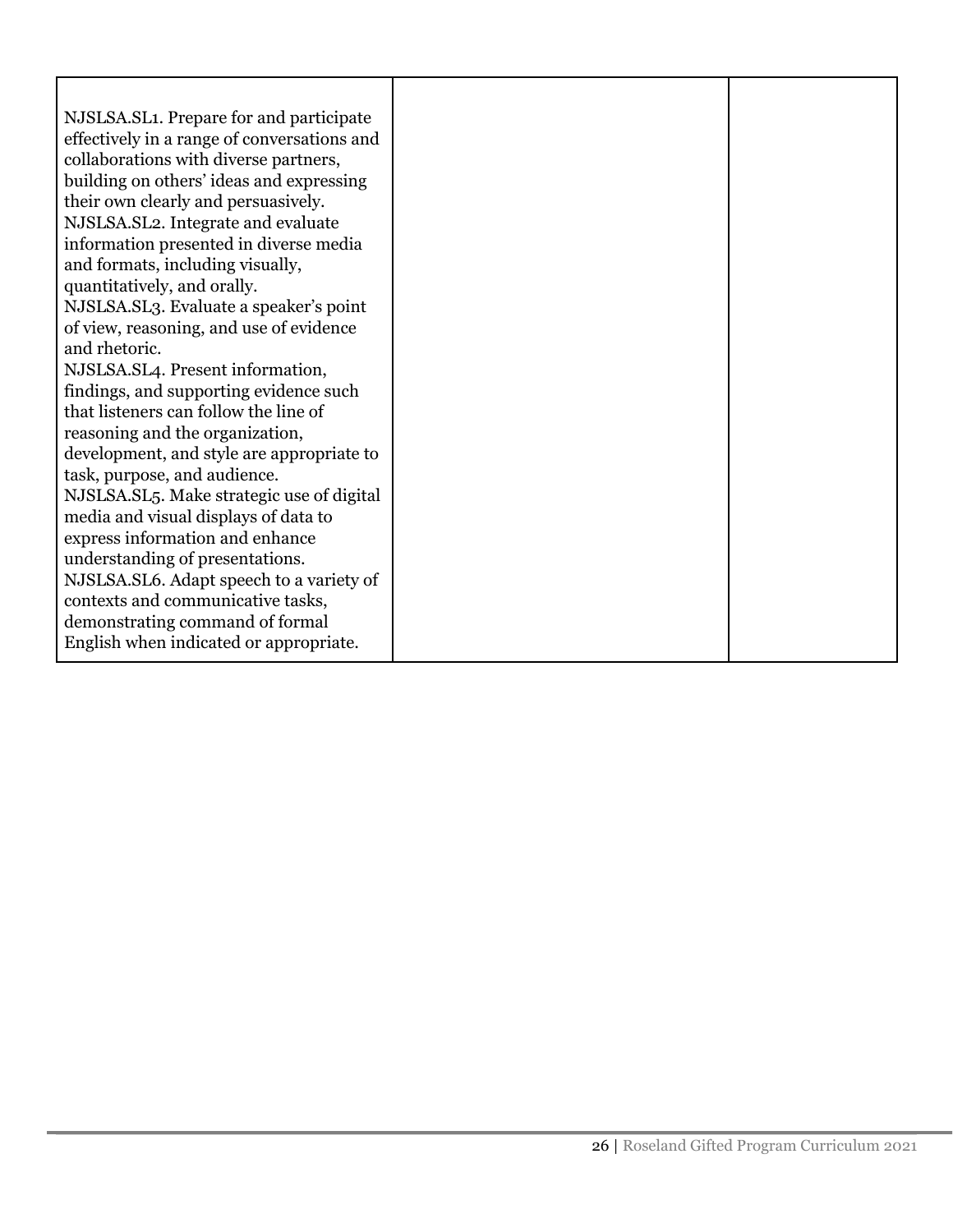#### **APPENDIX- Resources**

Roseland School District [Strategic Plan](http://roselandnjboe.org/rose/Others/Strategic%20Planning/) Action Plans

- [Future Ready Curriculum and Instruction](http://209.18.101.124/rose/_zumu_user_doc_cache/Curriculum___Instruction_Action_Plan_2017_2022__2_.pdf)
- [Character Development](http://209.18.101.124/rose/_zumu_user_doc_cache/Character_Development_Action_Plan_2017_2022__2_.pdf)
- [Service and Community](http://209.18.101.124/rose/_zumu_user_doc_cache/Service___Community_Action_Plan_2017_2022__2_.pdf)

[Gifted Educational Resources \(Educators, Families, Students\)](https://www.giftedstudy.org/resources/) National Association for Gifted Children ([www.nagc.org\)](http://www.nagc.org/) [New Jersey's Gifted and Talented](https://www.state.nj.us/education/aps/cccs/gandt/) [Hoagies' Gifted Education](http://www.hoagiesgifted.org/) [National Center for Research Gifted Education](http://ncrge.uconn.edu/)

[NJSLS Standards](https://www.nj.gov/education/cccs/)

- [21st Century Life and Careers](https://www.nj.gov/education/aps/cccs/career/)
- [Comprehensive Health and Physical Education](https://www.nj.gov/education/aps/cccs/chpe/)
- [English Language Arts](https://www.nj.gov/education/aps/cccs/lal/)
- [Mathematics](https://www.nj.gov/education/aps/cccs/math/)
- [Science](https://www.nj.gov/education/aps/cccs/science/)
- [Social Studies](https://www.nj.gov/education/aps/cccs/ss/)
- [Technology](https://www.nj.gov/education/aps/cccs/tech/)
- [Visual and Performing Arts](https://www.nj.gov/education/aps/cccs/arts/)
- [World Languages](https://www.nj.gov/education/aps/cccs/wl/)

[G & T Standards](https://www.nagc.org/resources-publications/resources/national-standards-gifted-and-talented-education/pre-k-grade-12) [Social Justice Standards](https://www.learningforjustice.org/sites/default/files/2017-06/TT_Social_Justice_Standards_0.pdf) [Critical Practices for Anti-Bias Education](https://www.learningforjustice.org/sites/default/files/2017-06/PDA%20Critical%20Practices_0.pdf)

**Other** 

[www.setgame.com](http://www.setgame.com)

There is an online daily puzzle. Scroll to the bottom of the page for a video tutorial of how to play.

<https://logic.puzzlebaron.com/>

Online logic puzzles

[Kenkenpuzzle.com](http://www.kenken.com)

Play KenKen, a combination of Sudoku and number operation problems

[K-2 Math Enrichment](https://docs.google.com/presentation/d/1rq3jH176jfdW1HzV6pe8jLfl8dVAx3fObwhI2GeIi-I/edit?usp=sharing)

Virtual Classroom

#### [3-5 Math Enrichment](https://docs.google.com/presentation/d/1NdQ-DRRyJKu5iJYVbH4OhXpUcPD7SLPfDLphTX4A7p4/edit?usp=sharing)

Virtual Classroom

- Challenge 24
- [Rebus Puzzles](http://www.vella-zarb.com/thomas/rebuses.html)